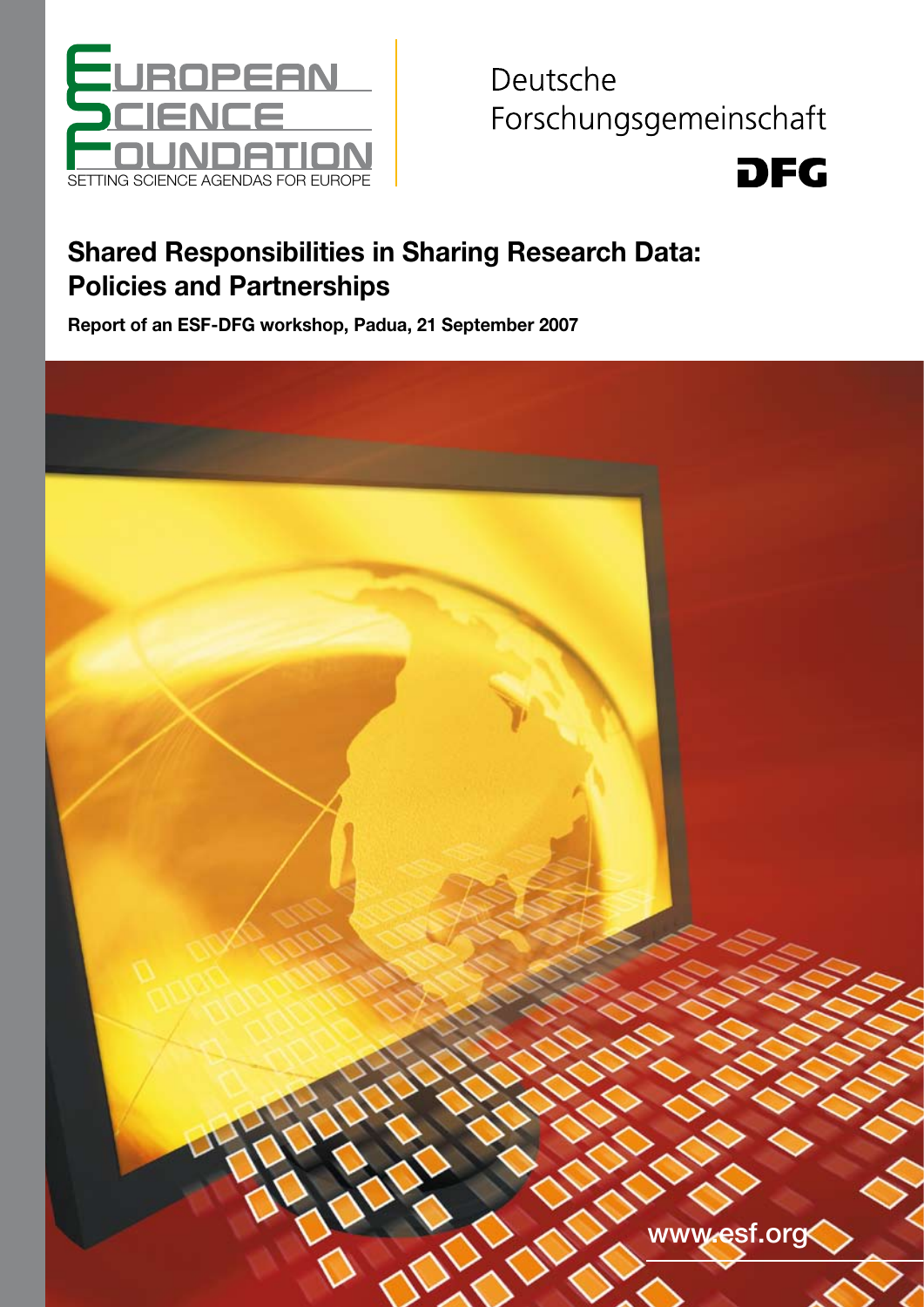#### European Science Foundation (ESF)

The European Science Foundation (ESF) provides a platform for its Member Organisations to advance European research and explore new directions for research at the European level.

Established in 1974 as an independent non-governmental organisation, the ESF currently serves 77 Member Organisations across 30 countries.

#### Deutsche Forschungsgemeinschaft (DFG)

The German Research Foundation (DFG) is the central, self-governing research funding organisation that promotes research at universities and other publicly-financed research institutions in Germany. The DFG serves all branches of science and the humanities by funding research projects and facilitating cooperation among researchers.

Within the DFG, the Division "Scientific Library Services and Information Systems" has as its mission to establish effective information services and innovative information infrastructures suited to meet the needs of the research community at German universities and research institutions.

Slides available at: www.esf.org/activities/science-policy/corporate-science-policy-initiatives/sharing-research-data-2007.html Videos available at: http://cabtube.cab.unipd.it/conferenze/berlin5-open-access/esf-workshop

Report published by the European Science Foundation, 2008. Reproduction is authorised provided the source is acknowledged.

Suggested citation: *ESF (2008). Shared Responsibilities in Sharing Research Data: Policies and Partnerships. Report of an ESF–DFG workshop, 21 September 2007.*

Report Editing: Alexis-Michel Mugabushaka (ESF) and Max Vögler (DFG)

ISBN: 2-912049-90-3

All views, conclusions and recommendations expressed in this report are those of the speakers. They do not necessarily reflect the views of DFG nor those of ESF or its Member Organisations.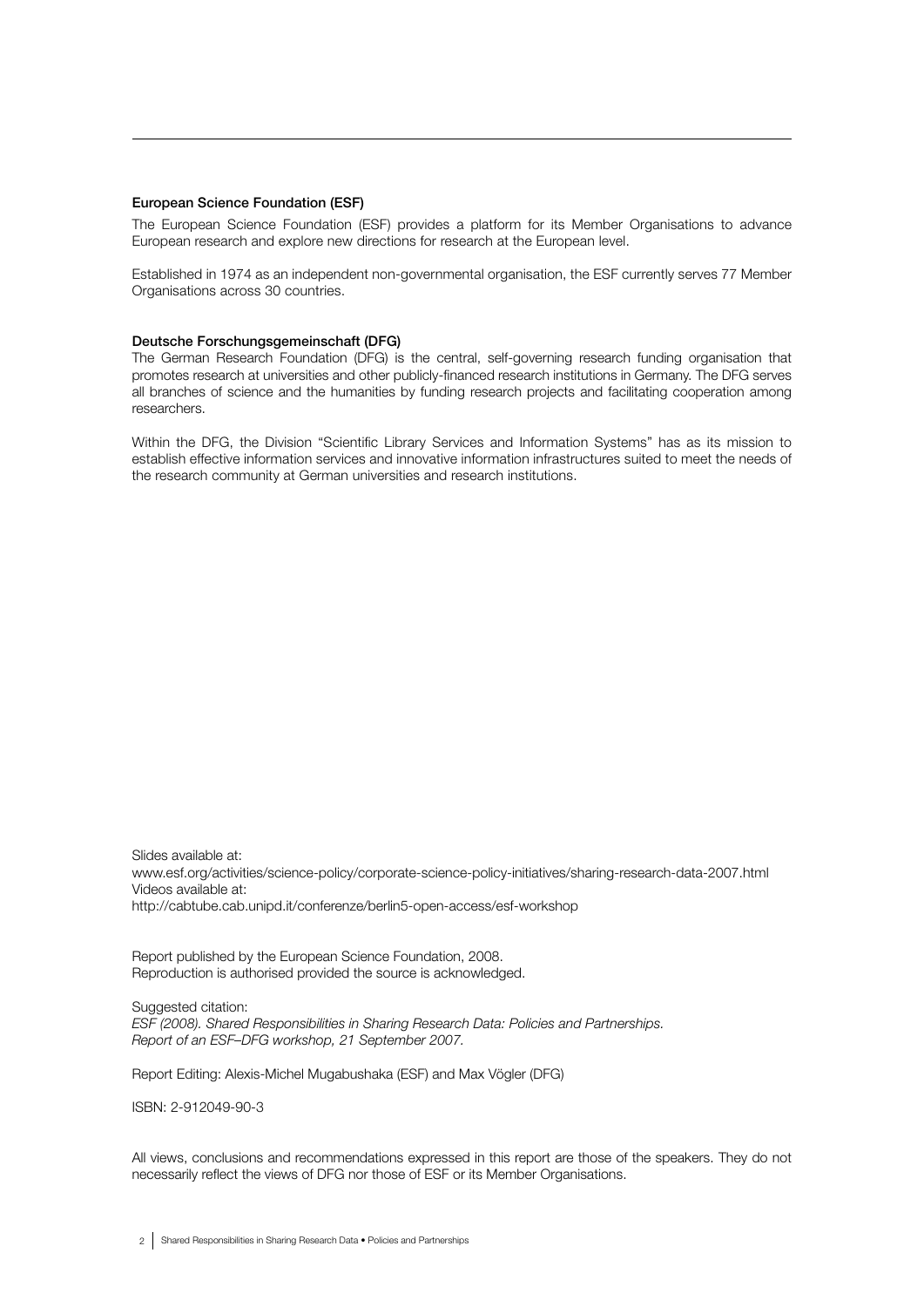# **Contents**

| <b>Introductory Session</b>                                                                                                      |  |
|----------------------------------------------------------------------------------------------------------------------------------|--|
|                                                                                                                                  |  |
|                                                                                                                                  |  |
|                                                                                                                                  |  |
|                                                                                                                                  |  |
| 2.1 Making Data Accessible: suggestions from the Scientific Community, Gerold Wefer 10                                           |  |
| 2.2 International Initiatives in Data Sharing: recent developments                                                               |  |
| 2.3 Data Sharing Infrastructures in the ESFRI Roadmap:<br>A Perspective from the Social Sciences and Humanities, Peter Doorn  14 |  |
| 2.4 Data Policy of Scientific Journals: Nature perspective, Maxine Clarke  15                                                    |  |
|                                                                                                                                  |  |
| 3.1 Implementing the NIH Data Sharing Policy:                                                                                    |  |
| 3.2 The Data Sharing Policies of UK Research Councils:                                                                           |  |
| 3.3 Preserving and Sharing Research Data: NSF data strategic vision                                                              |  |
| 3.4 European Commission Support to Research Data Infrastructures, Carlos Morais Pires  22                                        |  |
|                                                                                                                                  |  |
|                                                                                                                                  |  |
|                                                                                                                                  |  |
|                                                                                                                                  |  |
|                                                                                                                                  |  |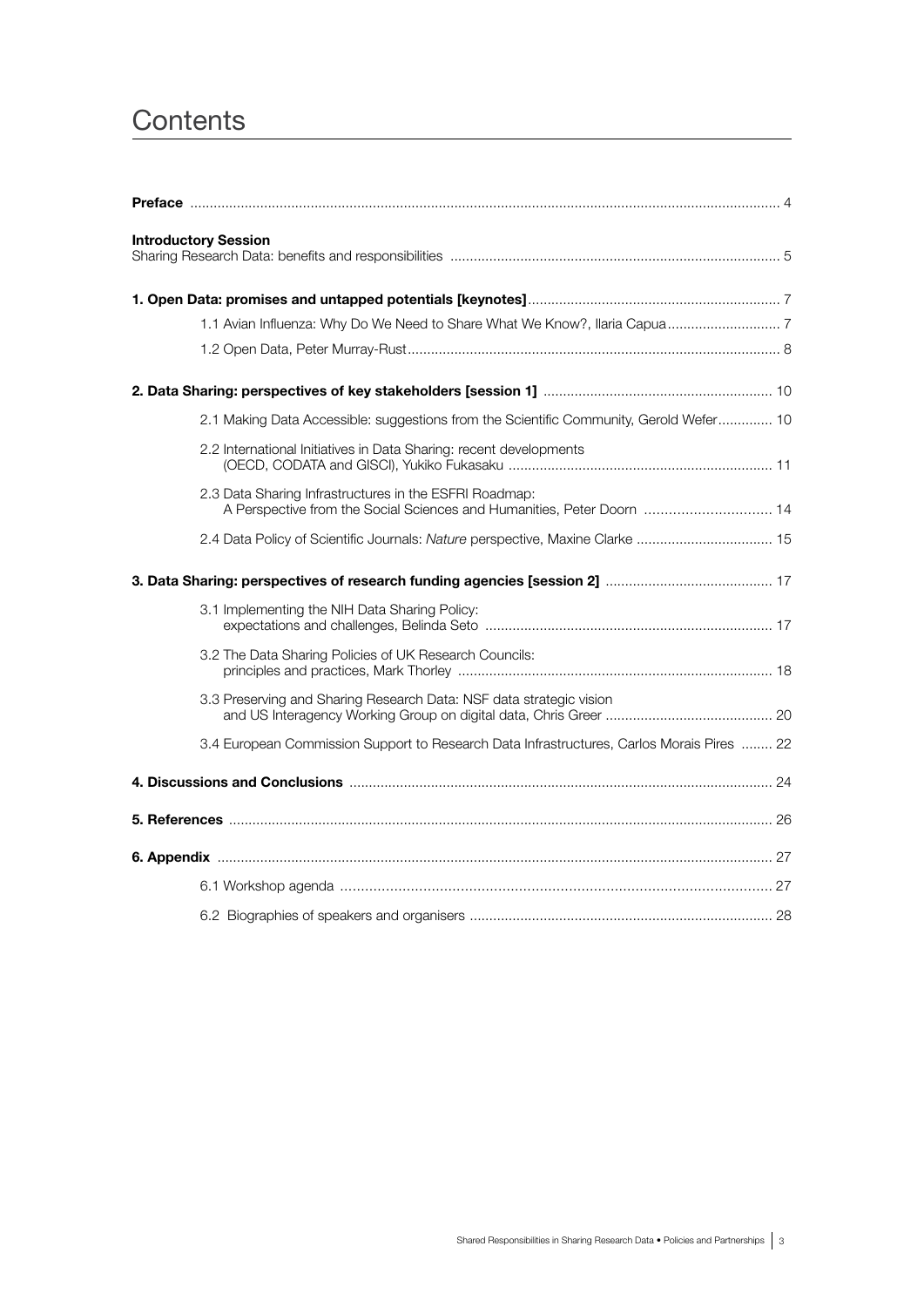# Preface

On 21 September 2007, the European Science Foundation (ESF) and the German Research Foundation (DFG) organised a one-day workshop *"Shared responsibilities in sharing research data"*. The workshop was held in the frame of the 5th follow-up conference of the Berlin Declaration on Open Access which took place at the University of Padua (Italy).

The Berlin Declaration on Open Access, signed by many European research organisations, has triggered a wide range of efforts and initiatives to facilitate access to research publications. Yet the Berlin Declaration on Open Access goes beyond scientific publications. It covers also " .... raw data and metadata, source materials, digital representations of pictorial and graphical materials and scholarly multimedia material".

It is against a background of growing consensus that enabling access to research data is an equally important task, and that a shared vision and sense of responsibility is needed among the stakeholders to make "open data" a reality, that this workshop was organised.

The objectives of the workshop were:

- to acquaint research organisations in Europe (primarily ESF member organisations) with on-going and planned initiatives for open access to research data;
- to present and discuss policies and practices on open access to research data of selected research funding organisations;
- to identify areas in which research organisations could collaborate on this issue.

The speakers, coming from the scientific community, funding organisations, data centres, and universities, met an equally diverse audience in a lively debate about the tasks which need to be undertaken and the challenges to be addressed in order to secure research data for the future generations of researchers.

We are very thankful to the speakers and the more than 80 participants who, through their contributions or questions and interventions, made this debate possible.

We are also grateful to the local host, the Conference of Italian University Rectors and the organising team headed by Ms Antonella De Robbio, University of Padua, for the effective and the valuable support provided during the workshop.

We hope that this report shows the breadth and various angles of issues raised and captures the essence of the recommendations made. We believe its input will guide future efforts in sharing research data.

## Dr. John Marks

Deputy Chief Executive Director of Science and Strategy ESF

# Dr. Beate Konze-Thomas

Head of Department Research Programmes and Infrastructure DFG

September 2007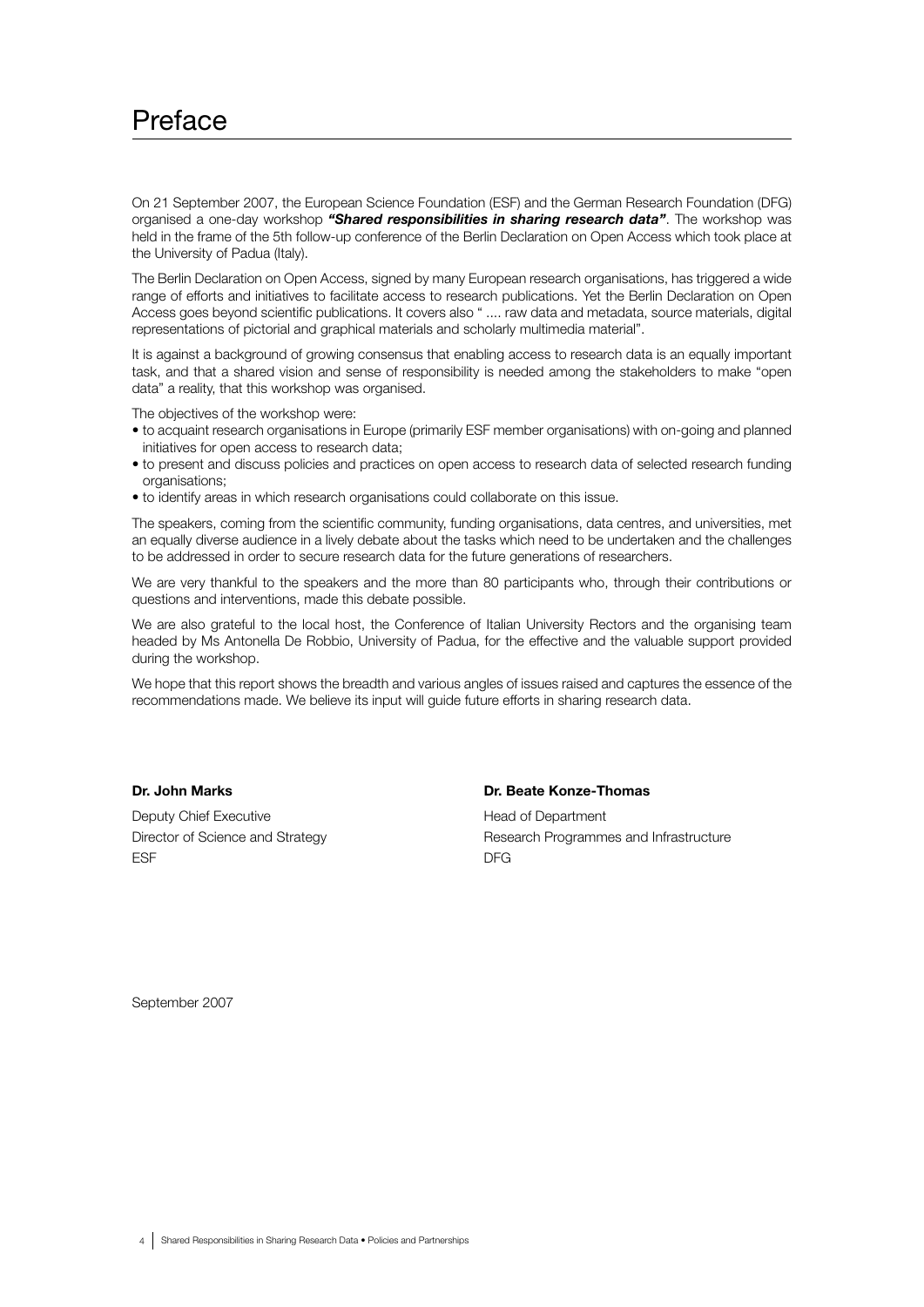# Introductory Session – Sharing Research Data: benefits and responsibilities

### Introductory session

Sharing research data: what can research funding agencies do?

Max Vögler

Sharing research data: a shared responsibility John Marks

After welcoming the participants, John Marks (ESF) and Max Vögler (DFG, on behalf of Beate Konze-Thomas, who could not attend the workshop) presented the structure of the workshop and provided a background overview of the main issues to be discussed.

# Sharing research data: what can research funding agencies do?

*Max Vögler*

Research data, in the variety of formats in which they are collected and stored, are the very fundament on which research is built. Dr. Vögler called attention to the growing consensus around the potential benefits of sharing research data:

- Research data are the "infrastructure of science": their re-analysis helps validate or correct previous results and, in an interdisciplinary setting, can also open up new research avenues well beyond the initial context in which the data were collected;
- Sharing research data ensures the efficient use of (public) funds and resources: the unnecessary (re-) collection of data is minimised and data collection becomes a collective exercise;
- Sharing research data is also a reliable way to safeguard research integrity. It counteracts misconduct related to data fabrication and falsification;
- Replication studies are also a powerful means of training new generations of researchers.

Advances in information and communication technology (ICT) have made it easier to handle and store large amounts of research data and to share them across the globe. Yet considerable effort is still needed to use this potential and reach the goal of "open access to research data".

This does not entail making all data freely available to everyone at all stages of the research process – there are many legitimate reasons for restricting access to data – but to encourage a system whereby qualityensured data sets can be easily re-used and verified for legitimate purposes.

Funding agencies can play a crucial role in such a process.

- They can encourage the open verification of data sets as a part of the "good research practice" they promote.
- They can fund projects which define good practices in sharing research data and develop tools and techniques to facilitate it.
- They can define effective data sharing policies for the projects and institutions they fund.

The presentation concluded with examples of selected DFG initiatives to promote the sharing of research data.

# Box 1: Selected DFG funded initiatives in sharing research data

The DFG-funded project STD-DOI has developed standards for publication and citation of scientific primary data in the Earth and Environmental Sciences. The project implemented a system making primary scientific data citeable by attributing data to its investigators (by means of the Digital Object Identifier).

# www.std-doi.de

Established in 2007, a network of DNA banks is funded by the DFG. The network provides high-quality, long-term storage of DNA materials and maintains the online documentation of each sample. It also provides access to DNA materials (at self-cost). It was initiated by the Global Biodiversity Information Facility (GBIF). www.dnabank-network.org

The HyperNietzsche Project (funded by the DFG among others) aims to provide open access to the digital archive of facsimile editions of Nietzsche's work. It also acts as a repository for critical editions of Nietzsche's texts.

www.hypernietzsche.org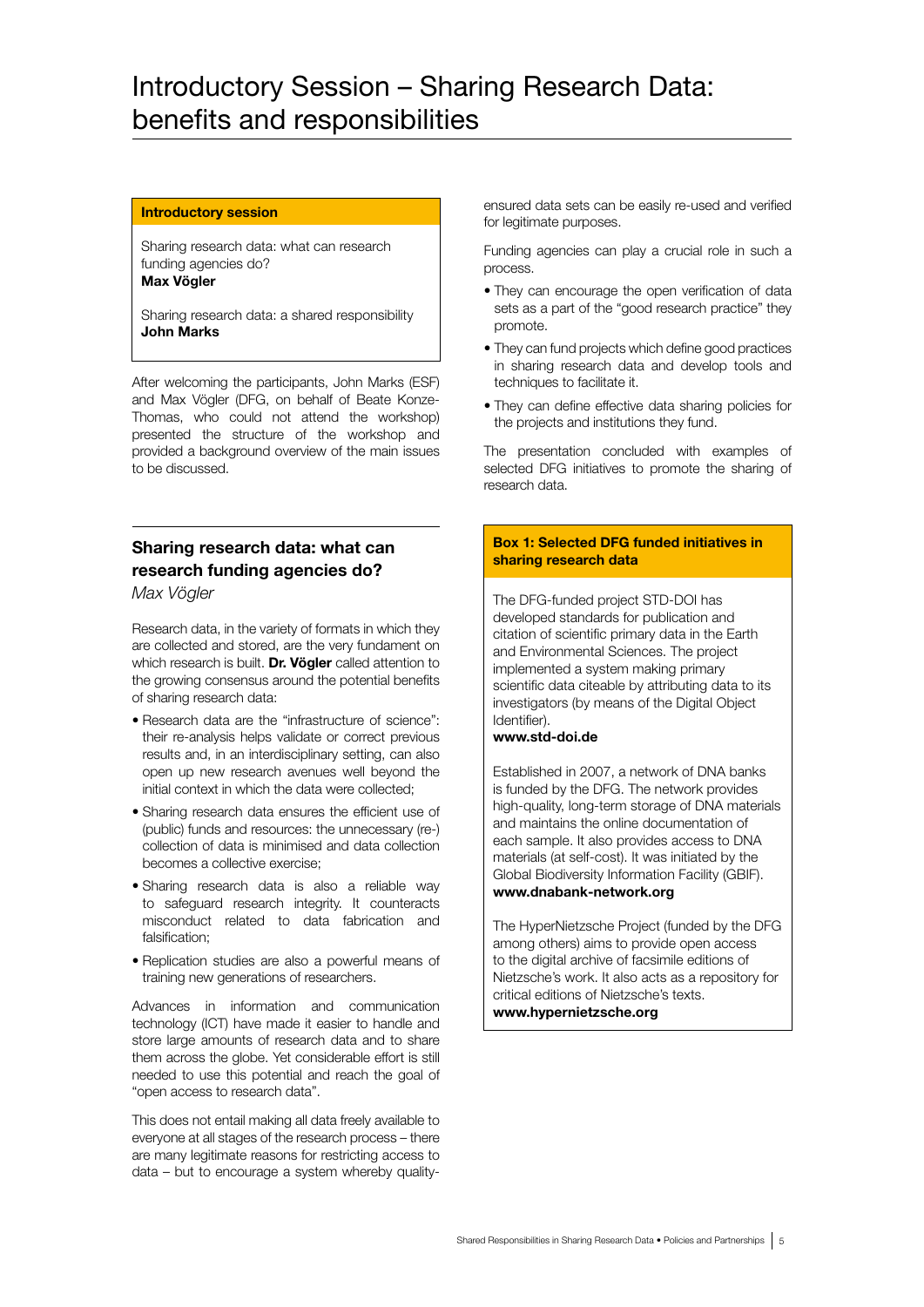# Sharing research data: a shared responsibility? *John Marks*

A look at various initiatives and activities to foster sharing of research data shows that several types of organisations and stakeholders currently work to realise the vision of shared data resources. Dr. Marks showed three levels on which the various partners are addressing the underlying issues.



Figure 1: Three perspectives to address data sharing

At the level of **vision and principles**, we see that different organisations have taken up the task of developing a clear vision and communicating clearly the principles behind it. Notable examples are the OECD Principles and Guidelines for Access to Research Data from Public Funding and the ICSU report on Scientific Data and Information (see section 4.2 of this report).

At the level of **policies**, we see policies being developed by a growing number of the organisations, such as research funding agencies, journal publishers, research performing organisations and universities, which are developing data sharing (see section 4.4).

As the data also need to be physically stored and maintained, the third level deals with research data infrastructures. They include not only physical facilities to ensure the collection (submission), storage, curation and distribution but also "soft infrastructures" such as technical standards to ensure interoperability etc.. While some research fields have well-established facilities and standards (e.g world data centres for geosciences), there are sustained efforts to build new ones and overhaul the existing ones (see sections 2.1 and 2.3).

The three perspectives, principles and visions, policies and infrastructures, are complementary and they require cooperative efforts of various partners:

- the research community (and professional and learned societies);
- universities and research performing organisations;
- data sharing facilities;
- research funding agencies;
- international organisations;
- scientific publishers.

Partnerships between those stakeholders can help answer the three leading questions of the workshop:

- (1) How can various stakeholders work together to realise the common vision of sharing research data (as articulated e.g. in the recent OECD Principles and Guidelines for Access to Research Data from Public Funding)?
- (2) With increasing international collaboration and increasing complexity of science (and co-funding of research projects), how to ensure that researchers are not confronted with different regulations and that the policies are compatible with each other?
- (3) How can the partners work together to ensure the sustainability of research data infrastructures?

The urgency of this last question can be illustrated by a relatively recent controversy over access fees for the Yeast Protein Database (YPD) (see Box 2)

#### Box 2 : Sustainability of business models: the case of the Yeast Protein Database (YPD)

A July 2002 *Nature* article reported the anger of the scientific community in life sciences as it learned that the Yeast Protein Database (YPD), a database in which it has been sharing data about protein structure and functions was changing its business model. From one day to another fees had to be paid to access those data. Most of the data has been generated by publicly-funded researchers and has been deposited in YPD in order to comply with requirements from publishers.

Referring back to this incident and similar ones, a May 2006 Editorial of *Nature Cell Biology* called for urgent action "*to select appropriate databases for funding on a stable, long-term basis (…) this selection should not be executed at the national level but rather in an international setting that reflects the origin of the research contained in the database"*.

The Editorial proposed to set up an international database panel with the authority and resources to "*award indefinite funding to key community databases (… and) ensure that databases remain open access resources*".

Source: Alison Abbot (2002) Biologists angered by database access fee. *Nature*, Vol. 418, July 2002, p. 357. Sharing science, Editorial in *Nature Cell Biology*, Vol. 8, May 2006, p. 425.

6 Shared Responsibilities in Sharing Research Data • Policies and Partnerships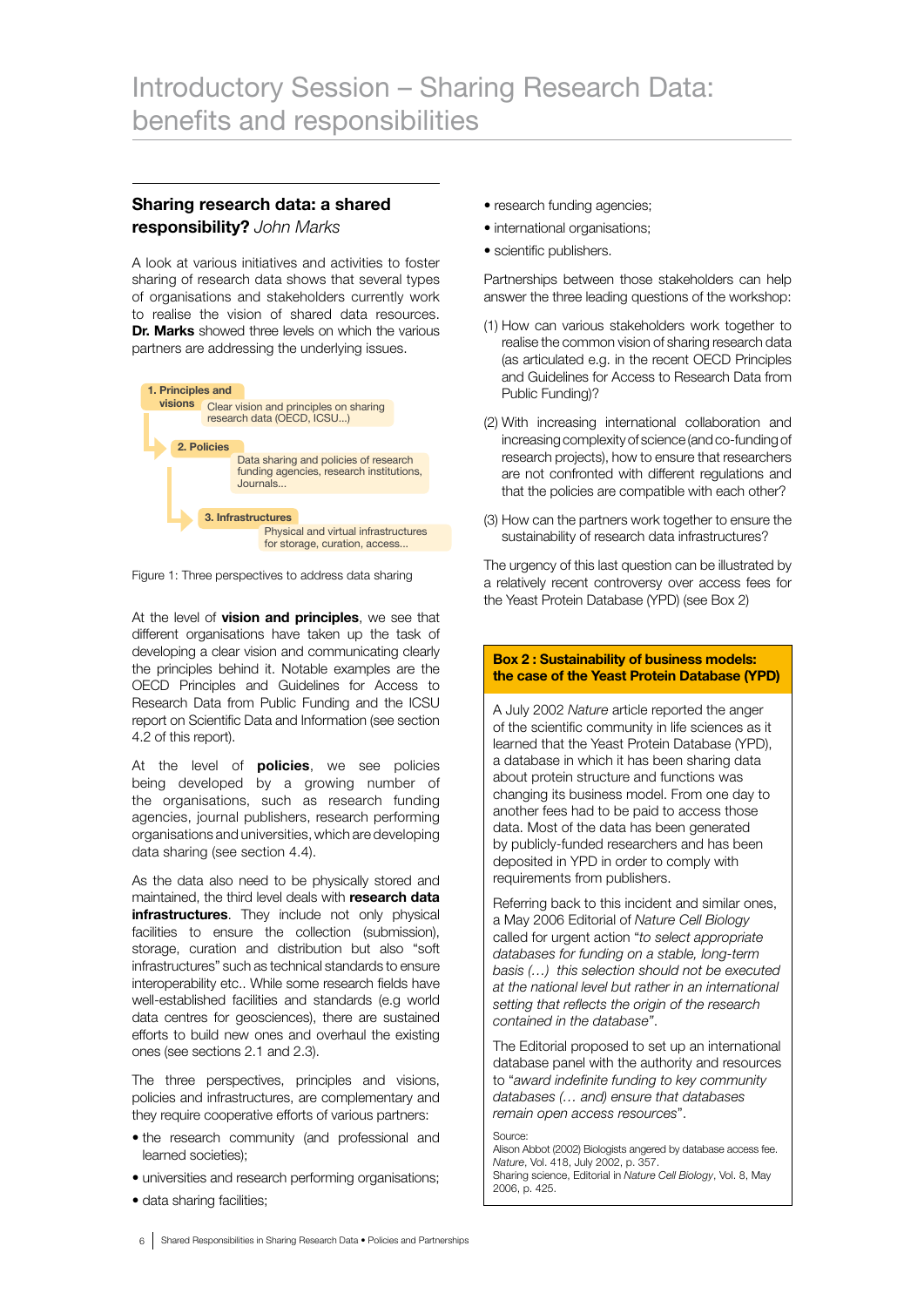# 1. Open Data: promises and untapped potentials [keynotes]

# **Keynotes**

Avian Influenza : Why Do We Need to Share What We Know? Ilaria Capua

Open Data

Peter Murray-Rust

The workshop began with two keynote addresses from researchers, illustrating the importance of data sharing with concrete case studies from their respective research fields.

Using the example of the avian flu genetic data, Ilaria Capua made a strong case for data sharing even before publication in the interest of speeding up research progress in areas critical to human wellbeing.

Peter Murray Rust illustrated how removing current restrictions on accessing full text publications (in their raw form) will harness new research opportunities in chemistry.

# 1.1 Avian Influenza: Why Do We Need to Share What We Know? *Ilaria Capua*

In her keynote address, Dr. Capua began by describing how the avian influenza viruses of the H5N1 subtype have become widespread in vast areas of Asia, the Middle East, Europe and Africa. This opportunity given to the virus has greatly increased its potential to affect the health of wild and domestic animals, and humans. It has become a global threat for animal and human health and an issue of grave concern for food security (as it reduces the primary sources of protein to the undernourished population).

Currently, various measures, including education programmes and veterinary support to farmers, have been undertaken to curb its spread.

Great research efforts are also underway. Yet the medical, veterinary and agricultural scientific communities are challenged with a virus that is modifying itself as it adapts to different species and combines with other influenza viruses of avian and potentially mammalian origin, infecting new species along the way.

In order to understand how the virus evolves, it is crucial to compare the sequence data of newlyisolated virus strains with those already available. Yet those data are often not openly accessible because researchers tend to release them only after publication or for other intellectual property-related considerations.

It goes without saying that the delayed access to this crucial data undermines research progress in an area crucial to global human and animal health.

In 2006, Dr. Capua's laboratory at the Istituto Zooprofilattico Sperimentale delle Venezie (IZSVe) isolated the H5N1 African strain. It declined to deposit the gene sequences in a passwordprotected database to which only 15 laboratories had access and opted instead to deposit the full sequence in GenBank, a publicly-available database of genetic sequences.

Depositing the data in the restricted database would have meant two advantages for the IZSVe team. Data deposited in a closed system would have given the team a well-deserved "head start" in publishing articles related to the sequence. With the data freely available, any researcher worldwide now had access to the data. Second, the team would have gained access to the rich holdings of the restricted database as one of only 15 laboratories worldwide.



Dr. Ilaria Capua

For Dr. Capua, the international health risk associated with avian influenza far outweighed those considerations.

Her decision launched an avalanche of sympathy in the scientific community as well as the broader public. Not only did her decision become the subject of multiple articles in *Nature* and *Science*, it was also prominently featured in the *New York Times*, the *Washington Post* and other leading publications.

Dr. Capua then became one of the initiators of the GISAID initiative which aims to foster sharing of avian and other influenza virus sequences and related data. GISAID has the potential to become a model for other areas. (Box 3). As Dr. Capua stressed "do we really need a crisis of public health proportions in every single discipline to change the perception of data sharing issues?".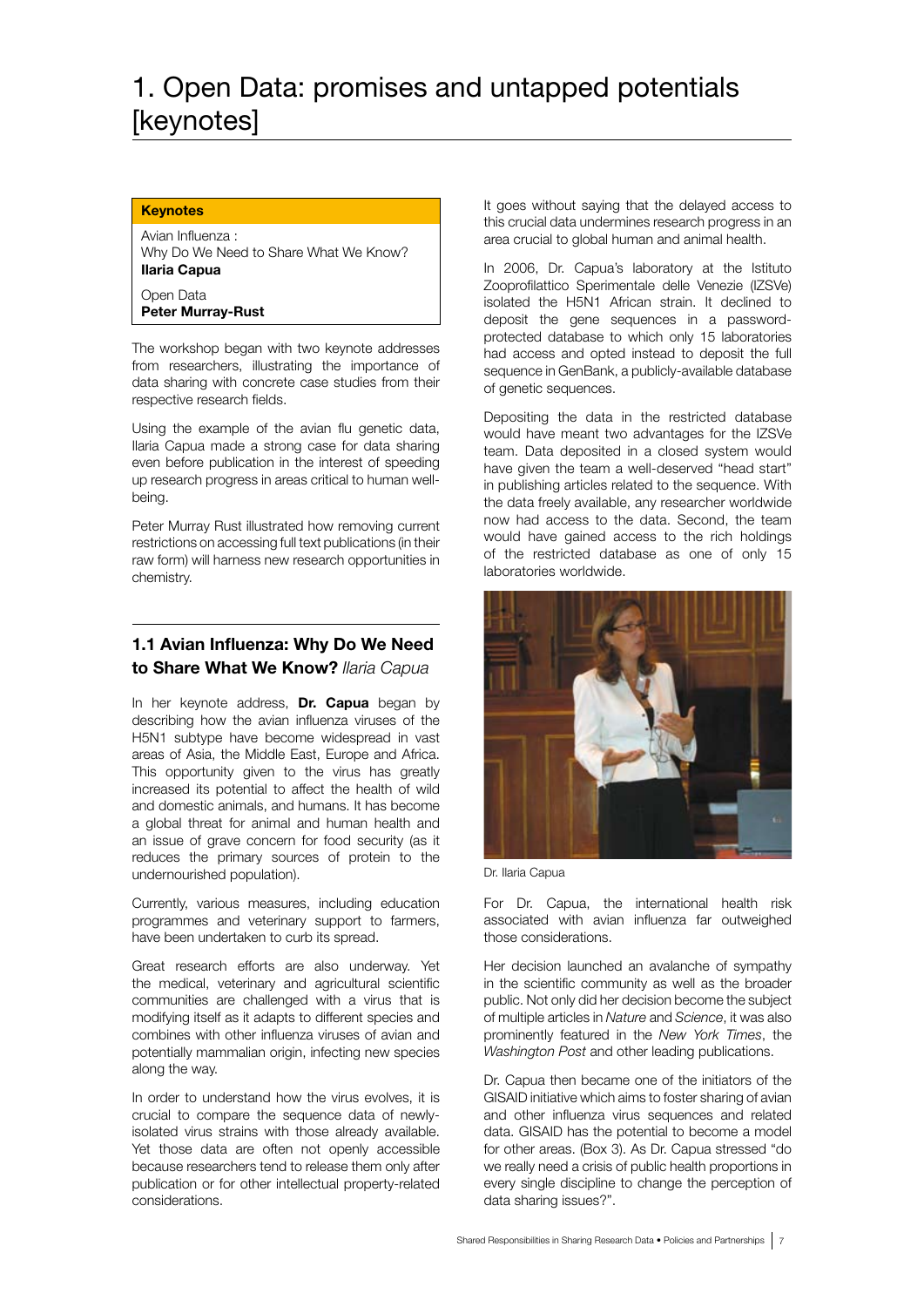## Box 3: GISAID initiative

GISAID is the Global Initiative on Sharing Avian Influenza Data.

It is a platform on which researchers share their data (genetic sequences, clinical manifestations in humans, epidemiology, observations in poultry and other animals).

The usage agreement foresees that the data a researcher uploads are made accessible to other researchers who agree to the same terms of use.

The data can be used to publish results, provided the authors agree to collaborate with the data provider in further analysis and research. They can also be used to develop vaccines and other interventions.

Although initial angel funding was provided exclusively from the private sector, the initiative's sustainability is expected to be carried in part by public funding, either via grants or operating funds from governmental organisations, similar to the way previous influenza resources were funded.

By focusing on the social cost of not acting, Dr. Capua was able to generate a great deal of momentum in this individual case.

Dr. Capua closed her presentation by pointing out the many challenges the new GISAID initiative faces as it tries to become a mature initiative. One of the greatest challenges involves funding; especially obtaining sustainable funding is a major hurdle in creating such initiatives and databases.

# 1.2 Open Data, *Peter Murray-Rust*

The concept of "Data-Driven-Science" describes a new line of inquiry whereby existing data – often found in publications - is used as a primary resource in driving scientific research.

Professor Murray-Rust gave an example from the field of chemistry in which data do not only refer to "laboratory data" but also to data descriptions which can be found in scholarly publications. Over one million new chemical compounds are published yearly, but these are scattered through hundreds or thousands of journals, monographs, papers and dissertations. By gaining access to such resources and subjecting them to a wide variety of data- and text-mining, researchers can ask new and different sorts of scientific questions.

He gave a demonstration of CrystalEye<sup>1</sup>, a datamining tool developed by his team. CrystalEye searches for crystal structures through published materials on a daily basis. It then reads, extracts, and aggregates them. Anyone can then access and visualise this information on a dedicated portal.

This and similar efforts are often actively hindered by a series of "permission barriers" put in place by most commercial publishers.



Figure 2: Screenshot from CrystalEye

The restricted access to the research data occurs in a variety of ways.

First, publishers routinely block access to individual IP addresses that download or index large numbers of articles. Indeed, such procedures are often explicitly forbidden in existing access agreements.

Second, the format in which the data are shared matters. A PDF file is often an image of the text and may "destroy valuable information". This format might not be easily amenable to an analysis performed by text-mining tools. XML format would be better suited.

Third, scientists who make data available often forget to specify the terms. Even many scientists who publish and archive their findings via Open Access do not take the copyright agreements and rights clauses for their data seriously enough. Often, data-reuse clauses in copyright agreements are stringently guarded against commercial reuse. For data to be truly open, the terms of use need to be specified. A "fuzzy" copyright that seeks to discourage some forms of reuse while permitting others does not work well. All actors in the system – scientists, institutions, publishers, funding agencies, libraries – must pay more attention to creating the right types of usage agreements, ones

<sup>1</sup> http://wwmm.ch.cam.ac.uk/crystaleye/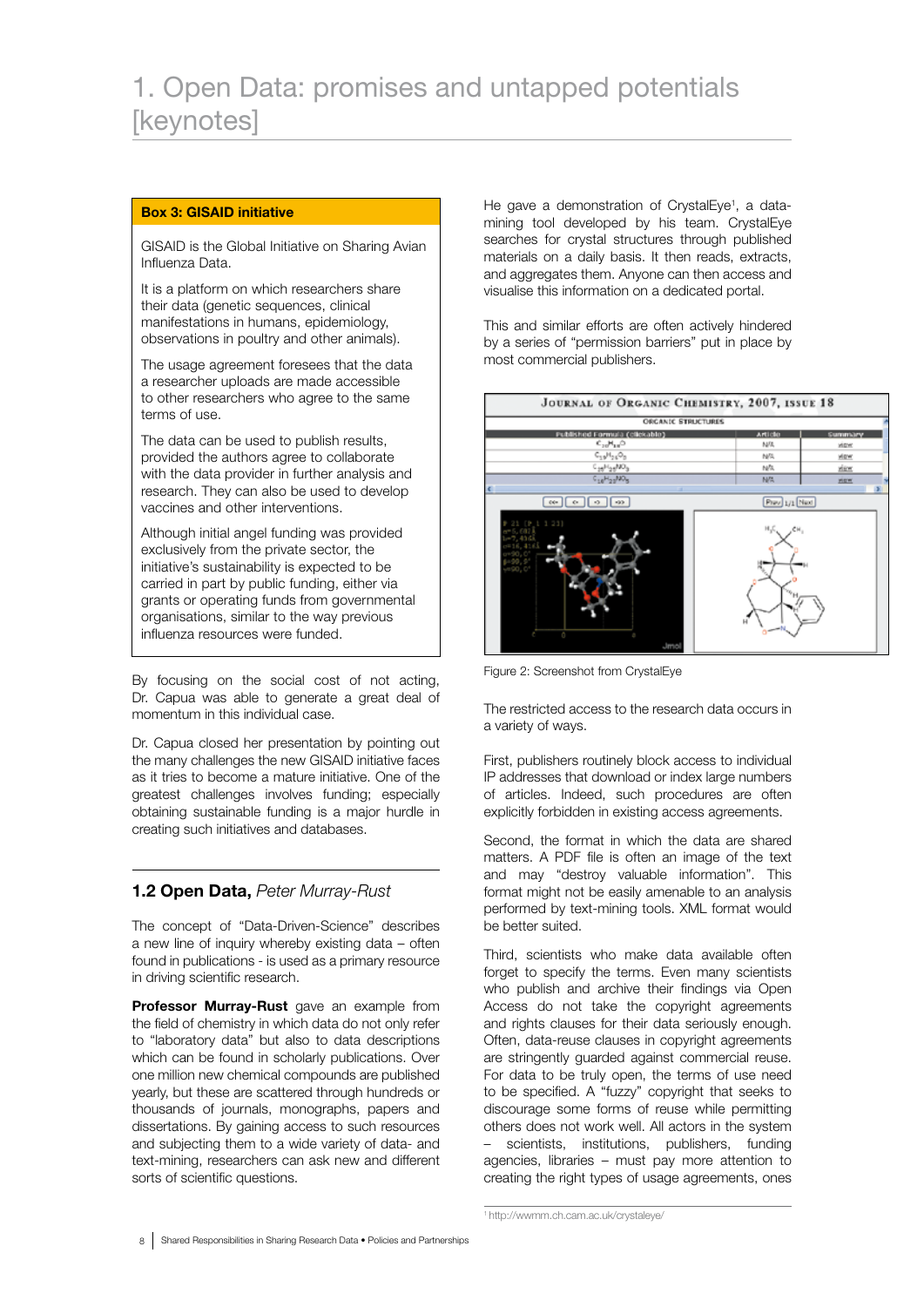

Professor Peter Murray-Rust

with Open Data as their goal. Professor Murray-Rust recommends using licenses such as *Science Commons* to realise the vision of Open Data.

In this context, it is important to differentiate between access barriers and permission barriers. The former are essential for Open Access: the broadest public possible should have access to scientific information. When it comes to research data, it is not just a question of access but also of permission – not just if data can be accessed but how data can be used – that becomes essential. In fact the term "open access" is a weak tool when describing access to, and re-use of, data. The concept of Open Data is better in describing the need to consider data as a critical resource and in removing access and permission barriers.

Indeed, permission barriers are most frustrating when they remain ambiguous. When one scientist sees data he or she wants to use, sends an email or letter asking for permission and then hears nothing in return, what can they do? Can we define a moratorium on "data permission silence"?

There are other issues that also make the question of Open Data essential.

• Addressing the issue of heterogeneous data. Formats and standards to ensure interoperability are needed, especially in work involving data from "between" the disciplines.

- Developing mechanisms to reward those who share their data and work to make them available. Citation metrics credit only article publications and do not properly recognise the contribution to science made in the form of creating data sets or in developing tools to work with such data. The system of Scholarly Communication as a whole must begin to find ways also to credit researchers who put their energies into such forms of research output.
- Developing discipline-specific repositories: the research communities generally know what is best for their data.

As Professor Murray-Rust wrote on his blog during the conference, data is "a critical resource which needs political and legal activity"2 . Achieving the goal of open data will require the joint effort of many stakeholders: young people as "they understand the future better than we do"; university leadership; and the research funding agencies.

He closed his address by remarking "We have to change the way we manage our scientific data, or we're simply not going to be using it for the benefit of humanity".

<sup>2</sup> http://wwmm.ch.cam.ac.uk/blogs/murrayrust//?p=608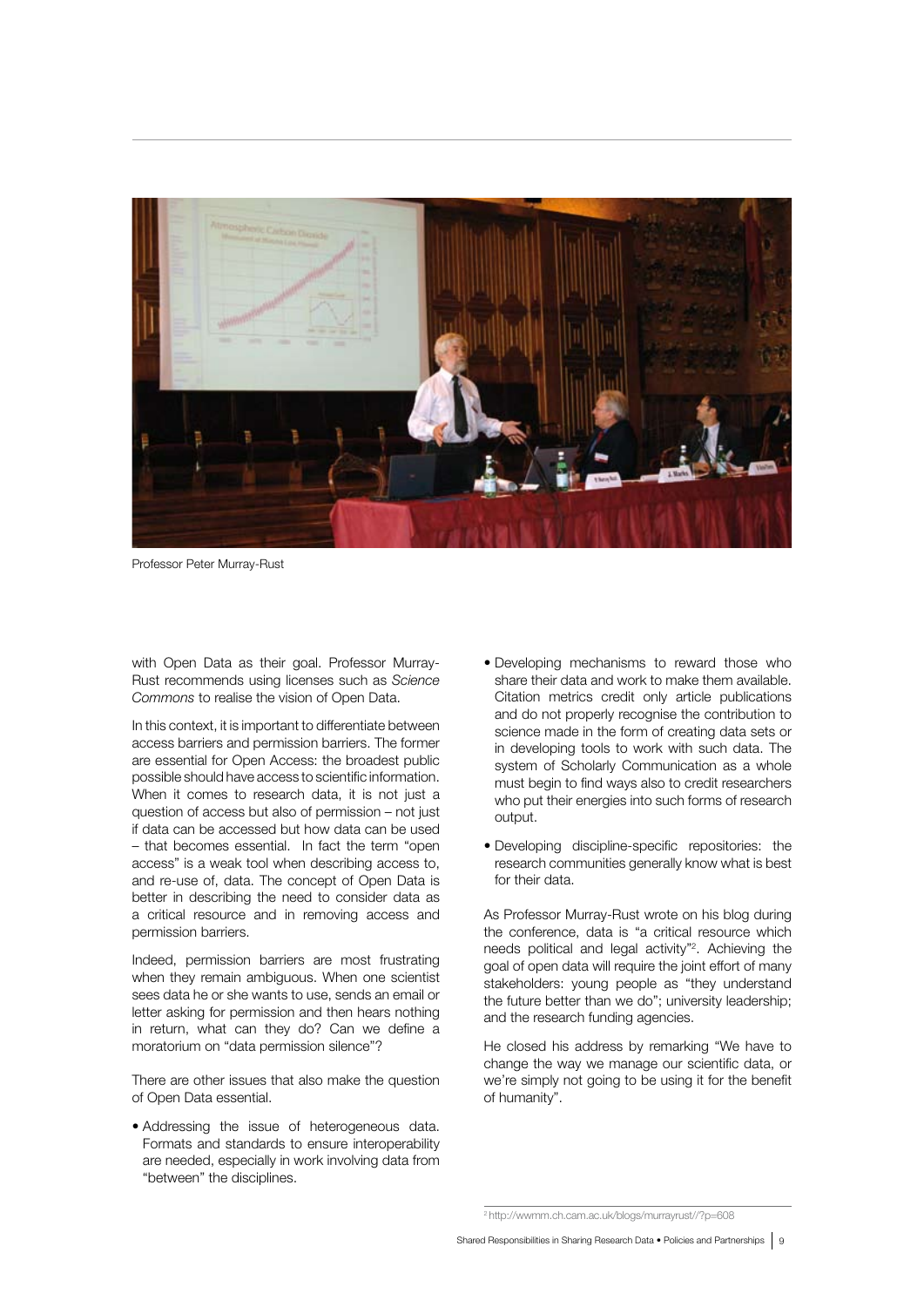# 2. Data Sharing: perspectives of key stakeholders [session 1]

## Session 1

Making Data Accessible: suggestions from the scientific community

# Gerold Wefer

International Initiatives in Data Sharing: recent developments (OECD, CODATA and GISCI) Yukiko Fukasaku

Data Sharing Infrastructures in the ESFRI Roadmap: A Perspective from the Social Sciences and Humanities

# Peter Doorn

Data Policy of Scientific Journals: *Nature* perspective Maxine Clarke

Sharing research data requires collaborative efforts from a variety of stakeholders. The first session of the workshop was devoted to learning from representatives of the research community, international organisations, research data centres and publishers on how they foster data sharing.

# 2.1 Making Data Accessible: suggestions from the Scientific Community, *Gerold Wefer*

Using his own research field, marine sciences, as an example, Professor Wefer offered the perspective of a researcher on the existing efforts to share data and the related challenges.

Sharing data and developing tools to utilise data is an established practice within the marine sciences community. In recent years, the benefits of longterm preservation and data sharing have been made evident by the importance of old data series in the understanding of current and future changes in the climate.

A concrete example of a data sharing facility in the geosciences area is the PANGAEA System.

PANGAEA (Publishing Network for Geoscientific and Environmental Data) acts as an openly accessible library for archiving, publishing and distributing geosciences data, as well as ensuring their longterm preservation.

The system is hosted by the Centre for Marine Environmental Sciences at the University of Bremen and the Alfred Wegener Institute for Polar and Marine Research in Bremerhaven, Germany. It has received funding from the DFG; the European Commission; the German Federal Ministry of Education and Research; and the International Ocean Drilling Program (IODP).

PANGAEA holds a variety of data from the various fields of earth sciences. They include time series of observations, sea bed photos, distributed samples, complex data, air photos and audio records. As of July 2007, PANGAEA had more than 500 000 data sets, totalling more than 1.8 billion data items.

The services of PANGAEA are:

- (1) the maintenance of data infrastructures on which data are archived and made available;
- (2) data management and data curation; and
- (3) data publication through online distribution and data reports.

The PANGAEA System is used also by the World Data Center for Marine Environmental Sciences (WDC-MARE) as its archive and publication unit. The WDC-Mare is one of more than 50 existing World Data Centers (See Box 4).

Reflecting on good practices and critical factors for the success of data sharing systems, Professor Wefer formulated the following recommendations.

- (1) In order to assure sustainability, data storage must be managed by established centres and systems that have a competent grasp of the necessary technical expertise.
- (2) The acceptance of a data system stands or falls with the simplicity of locating the system, ease of access, and its content.
- (3) The acceptance of data systems stands or falls with the simplicity of finding the data, ease of accessing data sets and, of course, the quality of its contents.
- (4) The data must be accompanied by standardised descriptions, so that the user can evaluate their quality and source (no data without metadata, no metadata without data).
- (5) Scientists are motivated to provide data if they are appropriately referenced. Every data set must include in its description a usable citation. The citation should include a permanent identifier that is presently in conventional use by established publishing companies (for example, Digital Object Identifier, see Box 1).
- (6) Funding agencies, institutes and projects should formulate their data policies with appropriate explanations and regulations.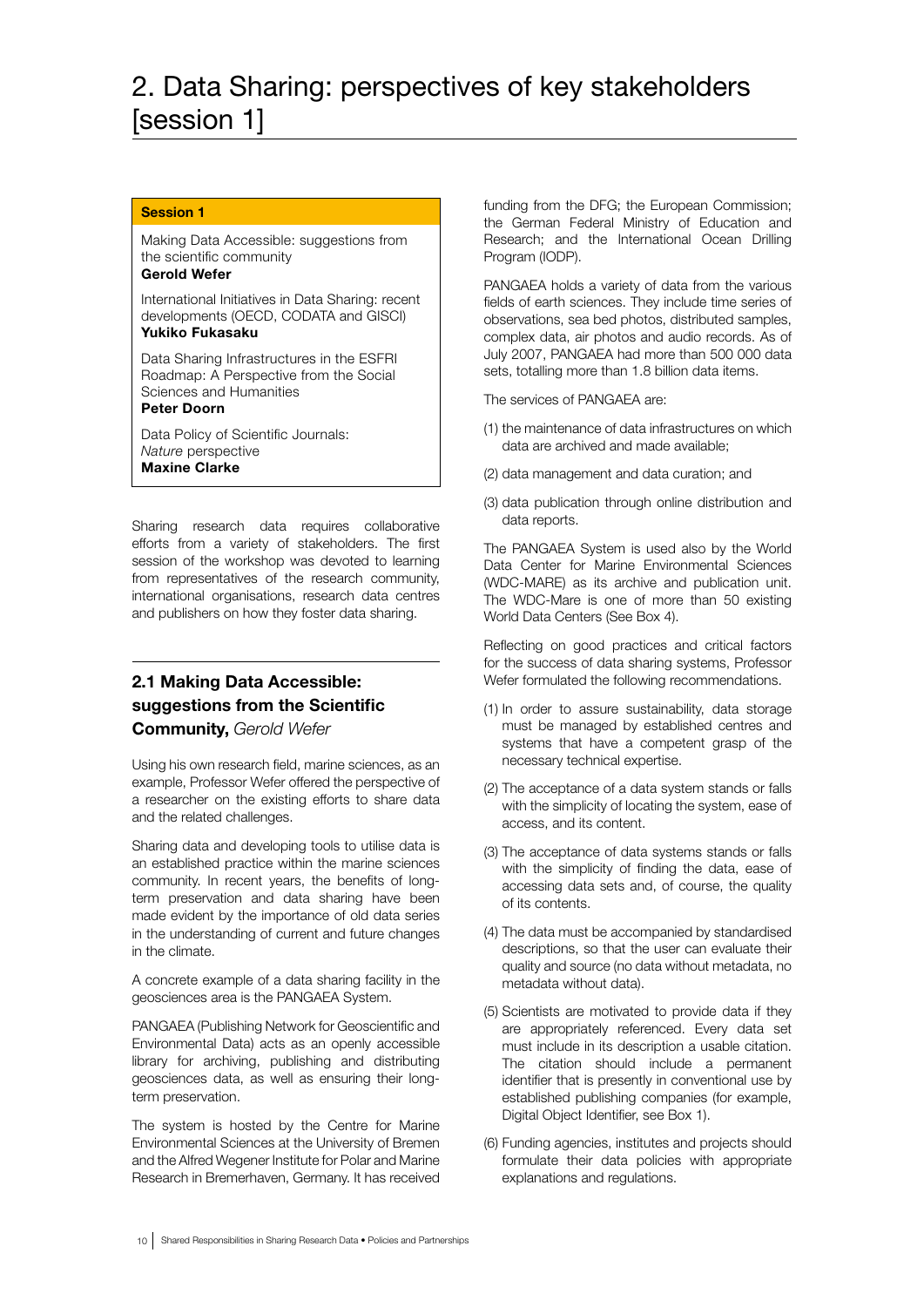# Box 4: World Data Centers

The World Data Centers system was created by the International Council for Science (ICSU) for the International Geophysical Year (1957/1958). Committees of scientists were asked to develop data management strategy for each of the geo-physical disciplines. Currently more than 50 centers exist in Europe, US, Russia, Japan, India, China and Australia.

The World Data Centers system is overseen by the Panel on World Data Centers of the ICSU.



Professor Gerold Wefer

Apart for the perennial issues of ensuring long-term preservation of the data, the main challenge the initiative faces is to develop sustainable systems and systems which are *"user-driven and user-controlled to avoid a technical end in itself".*

Professor Wefer concluded the presentation by calling research funding agencies to establish clear data sharing policies:

*"We already have well-established data information systems. What we need are more data submitted to the centres".* 

# 2.2 International Initiatives in Data Sharing: recent developments (OECD, CODATA and GISCI),

*Yukiko Fukasaku* 

One of the main objectives of the workshop was to acquaint participants with ongoing international initiatives to promote sharing of research data. Dr. Fukasaku from Innovmond s.a.r.l (previously at the OECD office) presented three international data sharing initiatives: OECD guidelines; CODATA activities; and Global Information Commons for Science Initiative (GICSI).

### OECD Principles and Guidelines for Access to Research Data from Public Funding

The OECD recommendations on access to research data were developed in response to a request of the OECD ministers in 2004 to "develop (...) guidelines based on commonly-agreed principles to facilitate optimal cost-effective access to digital research data from public funding".

An Expert Group, tasked to draft the quidelines. launched a survey of existing practices and policies; organised expert workshops; and undertook a wider consultation of stakeholders.

The consultation showed that the institutional frameworks to facilitate access were still lacking and that the policies and practices in place varied considerably. The stakeholders consulted expressed support for international guidelines which in their view could provide guidance to institutions in need of policies and facilitate international research cooperation.

The OECD recommendations on sharing research data from publicly-funded research are articulated in 12 principles and guidelines which are reproduced in Box 5.

These recommendations are not legally binding but set collective standards or objectives that member governments can implement.

In 2004, governments of 34 countries and the European Commission committed themselves to work towards the establishment of access regimes for digital research data from public funding in accordance with these OECD principles and guidelines.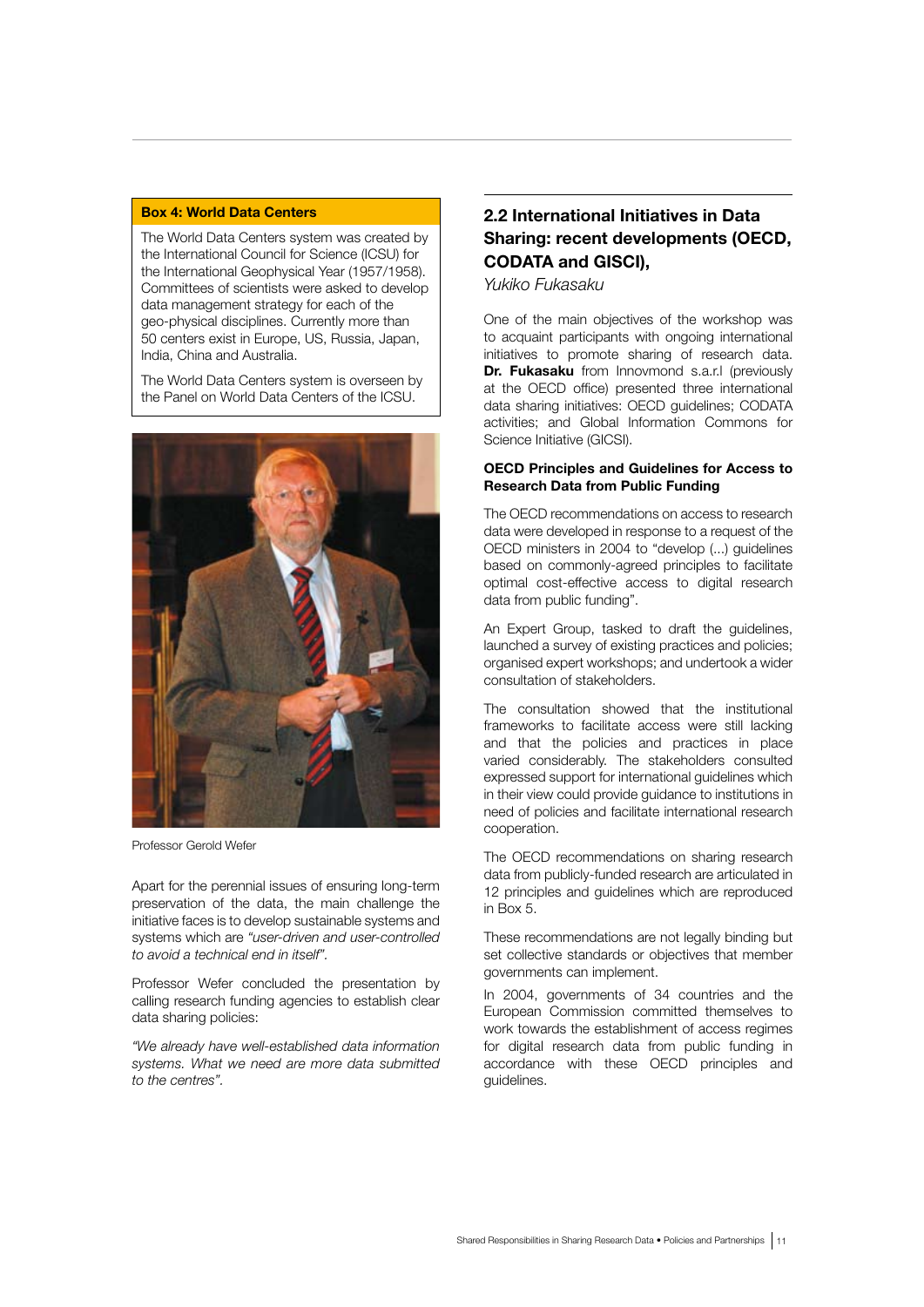#### Box 5: OECD principles and guidelines for access to research data from public funding

**Openness:** access to research data for the international research community at the lowest possible cost;

**Flexibility:** take into account characteristics of different research fields, legal systems, cultures and regulatory regimes;

**Transparency:** information on data to be made available through the Internet;

Legal conformity: conform to the national legal requirements on national security, privacy, intellectual property rights;

**Formal responsibility: promoting formal** institutional practices pertaining to authorship, usage restrictions, financial arrangements, ethical rules, licensing terms, liability and sustainable archiving;

Professionalism: observe relevant professional standards embodied in the codes of conduct of the scientific communities involved;

Interoperability: pay due attention to relevant international data documentation standards;

**Quality:** adopt good practices for methods, techniques and instruments employed in the collection and archiving of data;

Security: pay attention to the use of techniques and instruments to guarantee the integrity and security of research data;

**Efficiency:** improving overall efficiency of scientific research by avoiding duplication of data collection efforts;

Accountability: evaluation of access arrangements by user groups, responsible institutions and funding agencies;

**Sustainability:** taking measures to guarantee long-term access to data.

# CODATA Activities in Sharing Data

CODATA is one of the interdisciplinary Scientific Committees of the International Council for Science (ICSU). It was established in 1966 to promote and encourage compilation, evaluation and dissemination of numerical data in science and technology.

The objectives of CODATA are:

- to improve quality and accessibility of data, especially for developing countries;
- to facilitate international cooperation of data experts and researchers;
- to promote increased awareness of the importance of data sharing;
- to consider data access and IP issues.

It operates mainly through task groups and working groups to address relevant data issues. It also holds bi-annual conferences and edits the peer-reviewed journal CODATA *Data Science Journal*.

Examples of CODATA initiatives include:

- CODATA Task Group on the International Polar Year Data Policy and Management which aims to define data policy, strategy, and overall management approach for the International Polar Year (IPY) 2007-2008. It will also facilitate international cooperation for open data access among the IPY projects.
- CODATA guidelines for sharing data from the Global Earth Observation System of Systems (GEOSS).

CODATA also works with the Global Biodiversity Information Facility (GBIF) and Science Commons to define common-use licensing of scientific data products. GBIF is an international organisation which aims to facilitate free and open access to biodiversity data worldwide. It was established in 2001 following a recommendation of the OECD Global Science Forum.

Other ICSU panels dealing with data and information include the Federation of Astronomical and Geophysical Data Analysis Services (FAGS) and the World Data Centers (see Box 4).

# Global Information Commons for Science Initiative (GICSI)

The GICSI is a multi-stakeholder initiative launched during the World Summit on the Information Society (Tunis 2005). Its objectives are: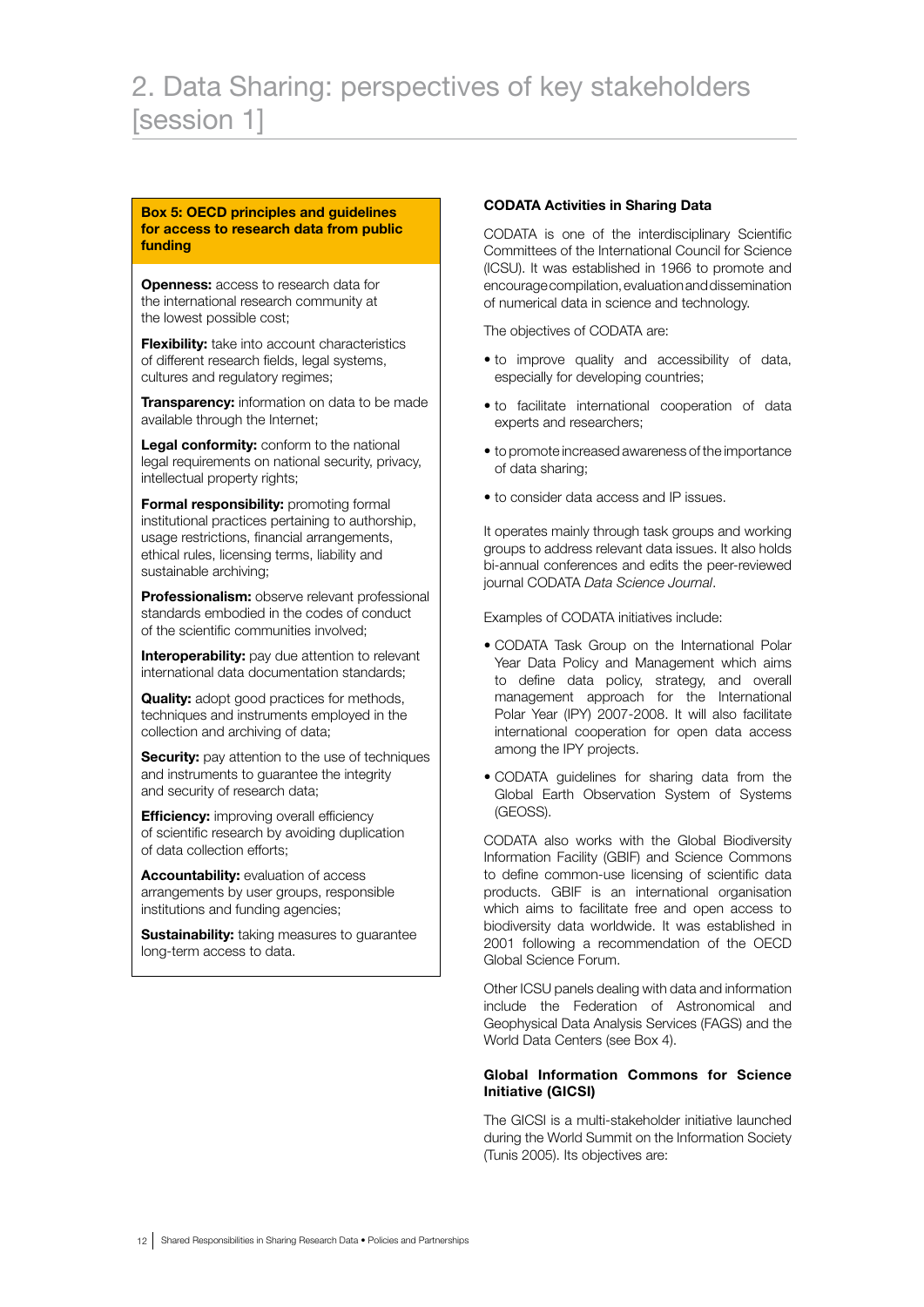

Dr. Yukiko Fukasaku

- to improve the understanding and increase awareness of the costs and benefits of data access through research and analysis of good practices in data access and sharing in the existing initiatives;
- to identify and promote the adoption of successful policies and institutional and legal models for providing open availability on a sustainable basis;
- to encourage and coordinate efforts of the stakeholders in the world's diverse scientific community, particularly through the creation of "information commons" by defining conditions of "common use" licensing approaches.

#### The challenges in international organisations

Dr. Fukasaku concluded her presentation by highlighting two challenges that international efforts in data sharing have to address: (1) the level of awareness and adoption of "data sharing culture" and policies vary greatly between countries (and research communities); and (2) the positions in respect to intellectual property, data protection and security are also often different from country to country.

# Box 6: ICSU strategic framework for "Scientific Data and Information"

In 2003, ICSU appointed a committee of independent experts to define the overarching mission and role of ICSU in the area of Scientific Data and Information and to propose a strategic framework for this area.

The report "Scientific Data and Information", published in 2004, recommends, among other things, that "financial support for data and information management" become "a routine component in all research budgets" and "the evaluation criteria for assessing research funding proposals should include evaluation of data management".

Source:

International Council for Science (2004) ICSU Report of the CSPR Assessment Panel on Scientific Data and Information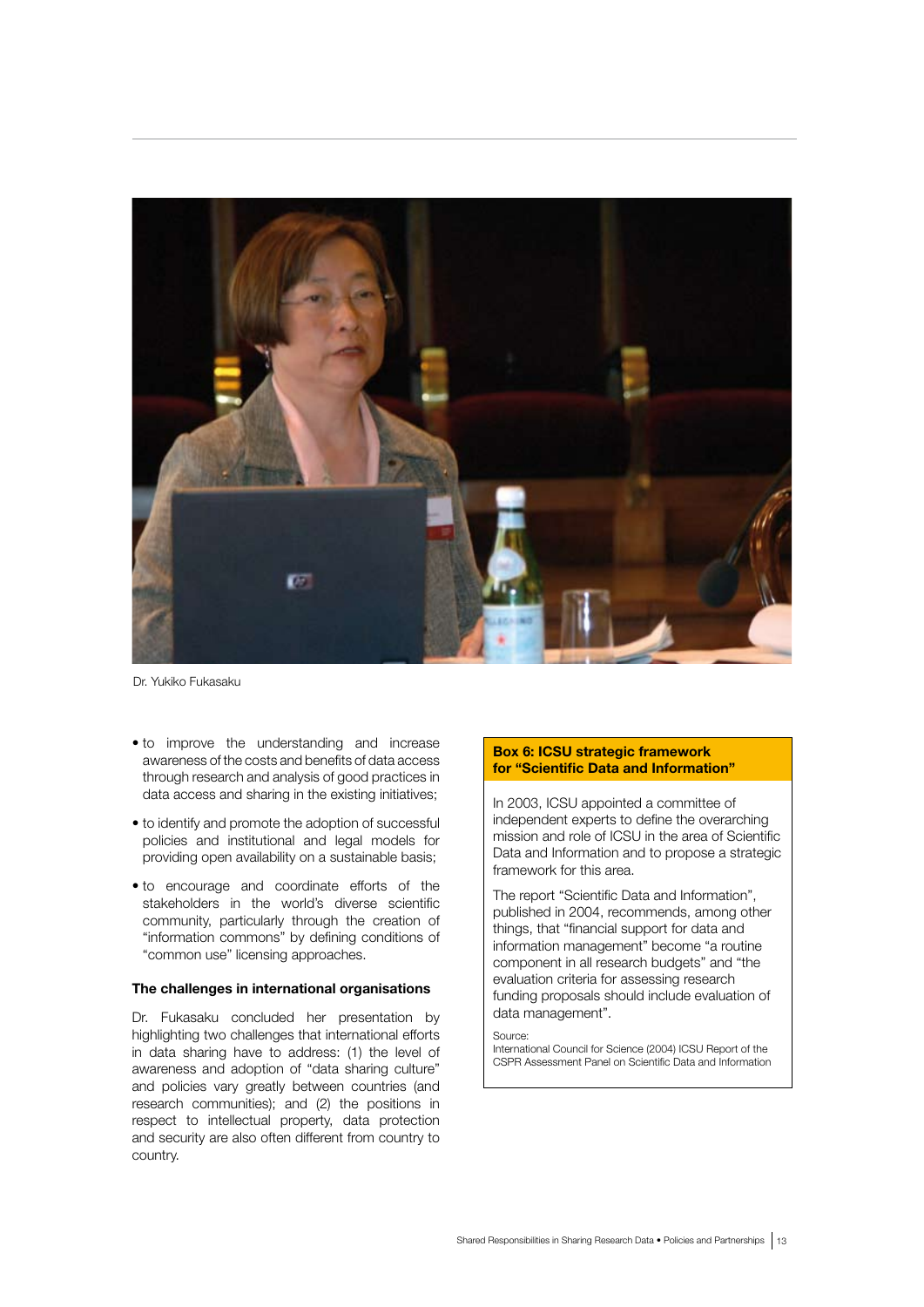# 2.3 Data Sharing Infrastructures in the ESFRI Roadmap: A Perspective from the Social Sciences and Humanities, *Peter Doorn*

Data archives in the social sciences and humanities already have a long tradition in Europe. The first data archives in the social sciences were set up in the 1960s. Similar efforts in the humanities followed in the 1970s and 1980s.

Peter Doorn, Director of the Dutch Data Archiving Networked Services (DANS), presented information on efforts to foster European collaboration among research data centres in the humanities and social sciences. He began by presenting several networks that currently exist at the European level.

The Council of European Social Science Data Archives (CESSDA) is an umbrella organisation of social sciences data archives in 20 European countries. It aims to promote the acquisition, management and distribution of data and their integration throughout Europe.

CESSDA3 has been involved in the development of an integrated data catalogue, in developing transborder data agreements, and in defining metadata standards and tools such as Data Documentation Initiative (DDI), an XML-based tool for the description of survey.

It has also facilitated two EC–funded projects. The NESSTAR (Networked Social Science Tools and Resources) project<sup>4</sup> resulted in a user-friendly tool for publishing, sharing, viewing and downloading data over the Web. The Madiera (Multilingual Access to Data Infrastructures of the European Research Area) project<sup>5</sup> developed a portal to access data from 13 social science data archives across Europe.

European organisations also have a long tradition in cooperation in large-scale surveys such as the European Social Survey (ESS), the European Values Study, and the European Election Studies.

In the humanities, the development of international data sharing infrastructures started later and was less comprehensive than in the social sciences, but research data centres in the humanities span a wide range of research fields and include various data types:

- Language and text archives
- Oxford Text Archive
- Lexical corpora
- Libraries, e.g. digitised newspaper collections
- Linguistic research centres
- 3 www.nsd.uib.no/cessda/
- <sup>4</sup> http://nesstar.com/<br><sup>5</sup> http://www.madiera.net/



Dr. Peter Doorn

Archaeological data archives

- Archaeological Data Service
- E-Depot of Netherlands Archaeology

Historical data archives

- History Data Service
- Netherlands Historical Data Archive
- Historical Data Hubs
- The Integrated Public Use Microdata Series International (IPUMS)

Although initial steps in international data sharing in the social sciences and humanities have been taken, many challenges still exist. Despite notable achievements, existing infrastructures are primarily national and European activities have been, until now, funded on a project basis and carried out as voluntary activities by national centres.

Although much has been accomplished in this way, stable, truly pan-European data infrastructures for the social sciences hardly exist.

There is a growing awareness of those problems. ERA-NETS are addressing the data management issues in their action plans and the European Strategy Forum on Research Infrastructures (ESFRI) has just launched its first Roadmap. ESFRI was

14 Shared Responsibilities in Sharing Research Data • Policies and Partnerships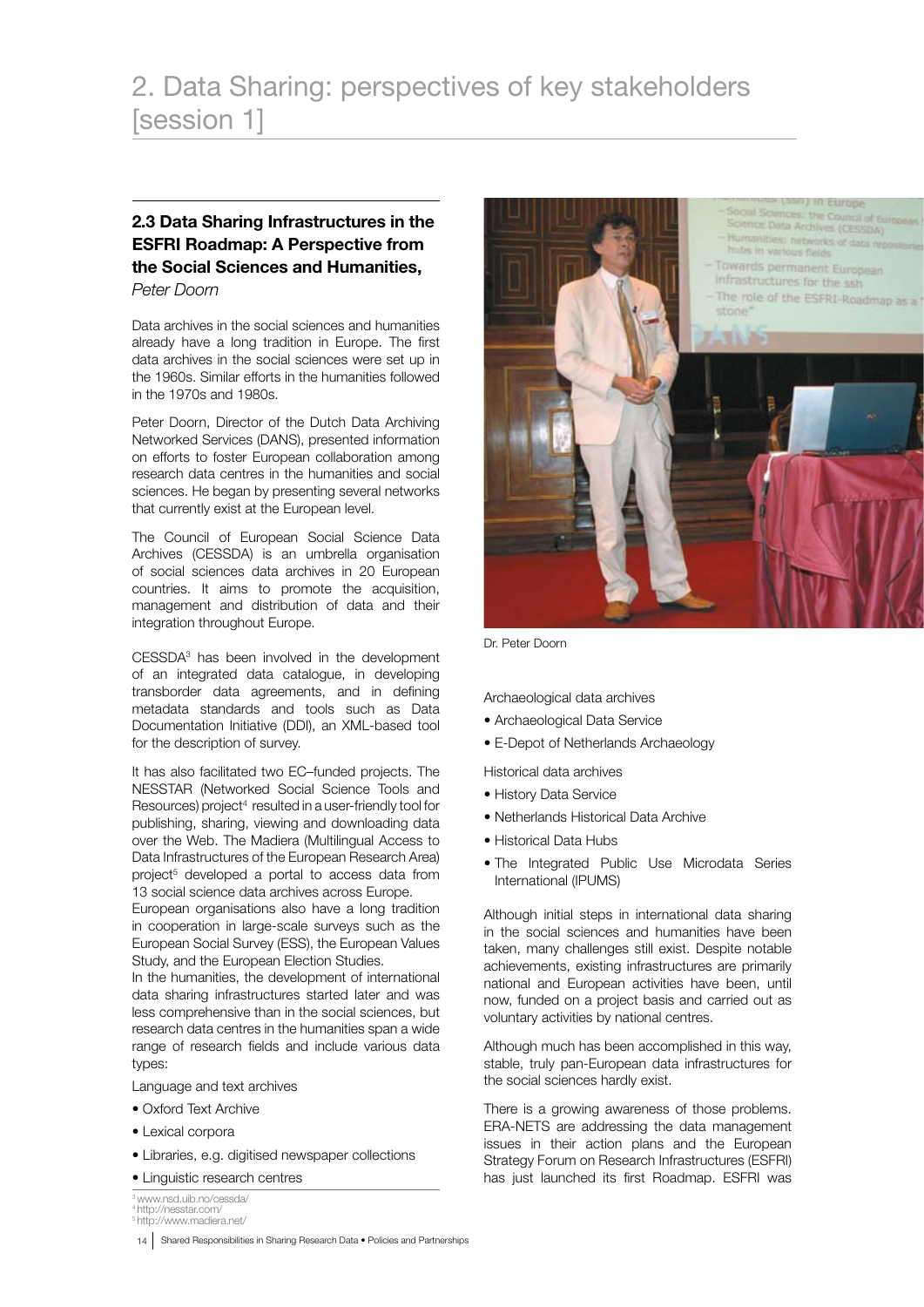created to support a coherent strategy of Research Infrastructures policy in Europe. The Roadmap identified needs for new or major upgrades of pan-European Research Infrastructure in all areas (RI).

Six of the 35 proposed Roadmap initiatives are in the domain of the social sciences and humanities and deal– in the widest sense – with data sharing:

- DARIAH: Digital Research Infrastructure for the Arts and Humanities – to support digital access to all surviving humanities and cultural heritage information for Europe, and its preservation in the long term;
- CLARIN: Common Language Resources and Technology Infrastructure;
- EROHS: European Research Observatory for the Humanities and the Social Sciences - aiming to make language resources and technology available to scholars of all disciplines, in particular the humanities and social sciences;
- ESS: European Social Survey;
- SHARE: Survey of Health, Ageing and Retirement in Europe; and
- CESSDA: Council of European Social Science Data Archives.

#### Box 7: Selected data repositories recommended by *Nature* Journals

*Nature* Journals require authors to make data and materials available in a publicly-accessible database. Only where no such databases exist are the authors requested to provide the data and materials to readers directly. The following are some of the data repositories recommended by *Nature* Journals (by type of data and materials types).

Protein or DNA sequences and molecular structures: Genbank/EMBL/DDBJ, Protein DataBank, SWISS-PROT.

Structures of biological macromolecules: Protein DataBank, Nucleic Acids Database or Biological Magnetic Resonance Databank.

Proteomics data sets: the International Molecular Exchange consortium, PRIDE, IntAct, PeptideAtlas; Tranche, and the Global Proteome Machine Organisation.

**Microarray data: GEO and Array Express** databases.

**Mutant strains and cell lines: Jackson** Laboratory, Mutant Mouse Regional Resource Centers, American Type Culture Collection, UK Stem Cell Bank.



Dr. Maxine Clarke, *Nature* Journal

# 2.4 Data Policy of Scientific Journals: *Nature* perspective, *Maxine Clarke*

An inherent principle of publication is that others should be able to replicate and build upon the authors' published claims.

Dr. Clarke, editor at the journal *Nature*, presented the policy on availability of data and materials of the Nature Publishing Group (NPG).

In a nutshell, the policy states that authors should retain all original materials, data and associated protocols; they should provide evidence of deposition in recognised repositories on submission of articles and be prepared to provide any additional data that referees (pre-publication) and readers (postpublication) may require. The various *Nature* journals recommend specific databases or repositories for the data types in their respective fields (see Box 7).

The policy also requests that the section of the manuscript describing the methods include details of how materials and information may be obtained, including any restrictions that may apply.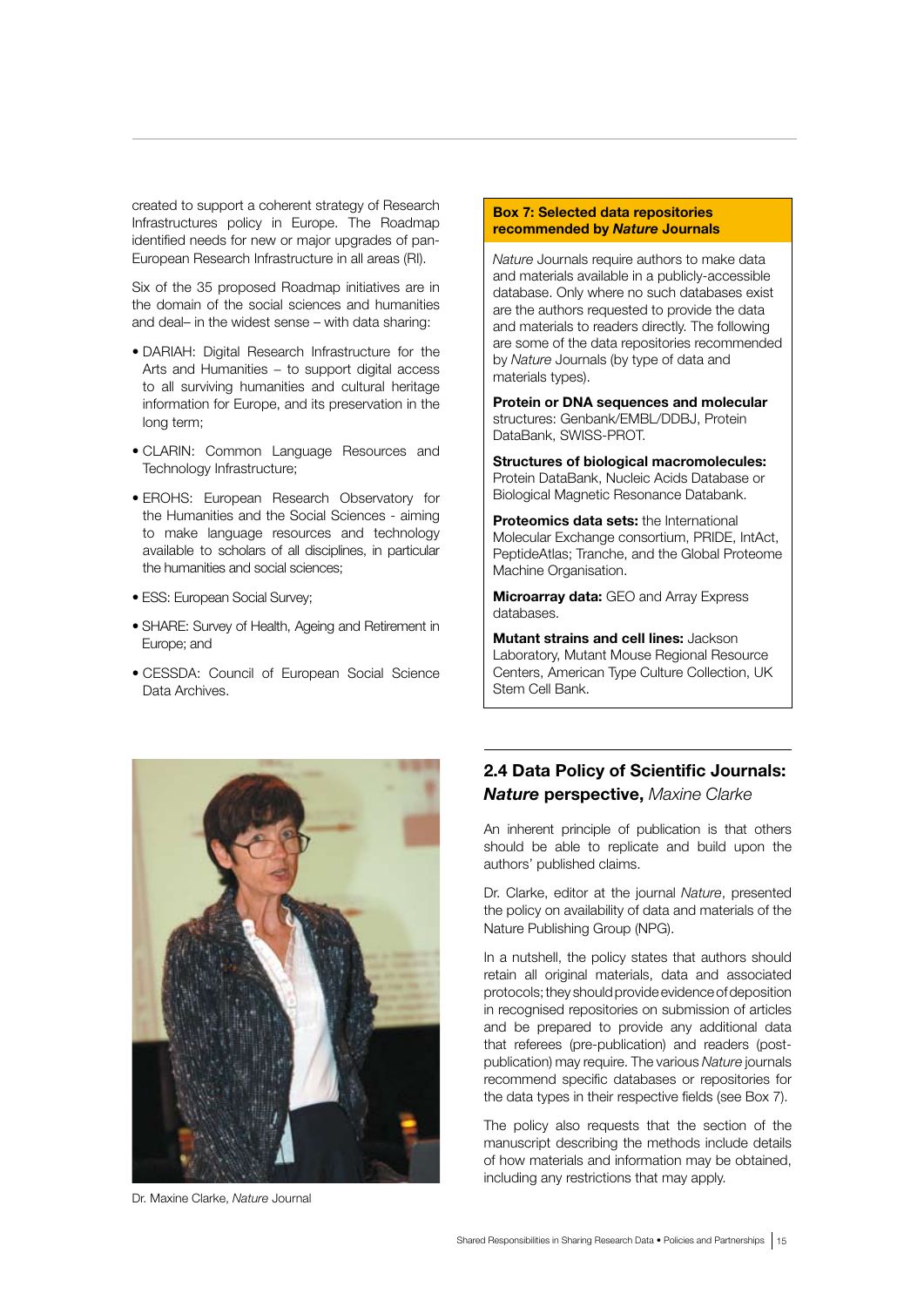# 2. Data Sharing: perspectives of key stakeholders [session 1]

*Nature* Journals also require that any supporting data sets for which there is no public repository be made available to any interested reader after the publication date from the authors directly. They can also upload it to the *Nature* internet site.

If, after publication, readers encounter a persistent refusal by the authors to comply by making their data and materials available, they can contact the chief editor of the *Nature* journal concerned who may refer the matter to the author's funding institution and/or to publish a statement of formal correction, linked to the publication.

Dr. Clarke also highlighted major challenges in the practical implementation of those policies. From the data repositories side, the main challenges are:

- some fields or tools have no community-accepted repositories;
- there seem to be no standards for structured submissions of data and materials (beyond what the data's creator needs for his or her own purposes);
- tools for analysis of data need to be user-friendly and open to depositors and browsers alike;
- the knowledge environment surrounding the data needs upkeep (incl. ontologies, analytical tools, links to other environments).

Dr. Clarke sees a critical role for research funding agencies in facilitating data sharing. They are recommended:

- to provide reliable support for data and material repositories;
- to support educational efforts;
- to devise incentives to credit data quality and sharing;
- to encourage efforts to develop universal unique identifiers for data and researchers, useful for authors, data generators, readers and journals.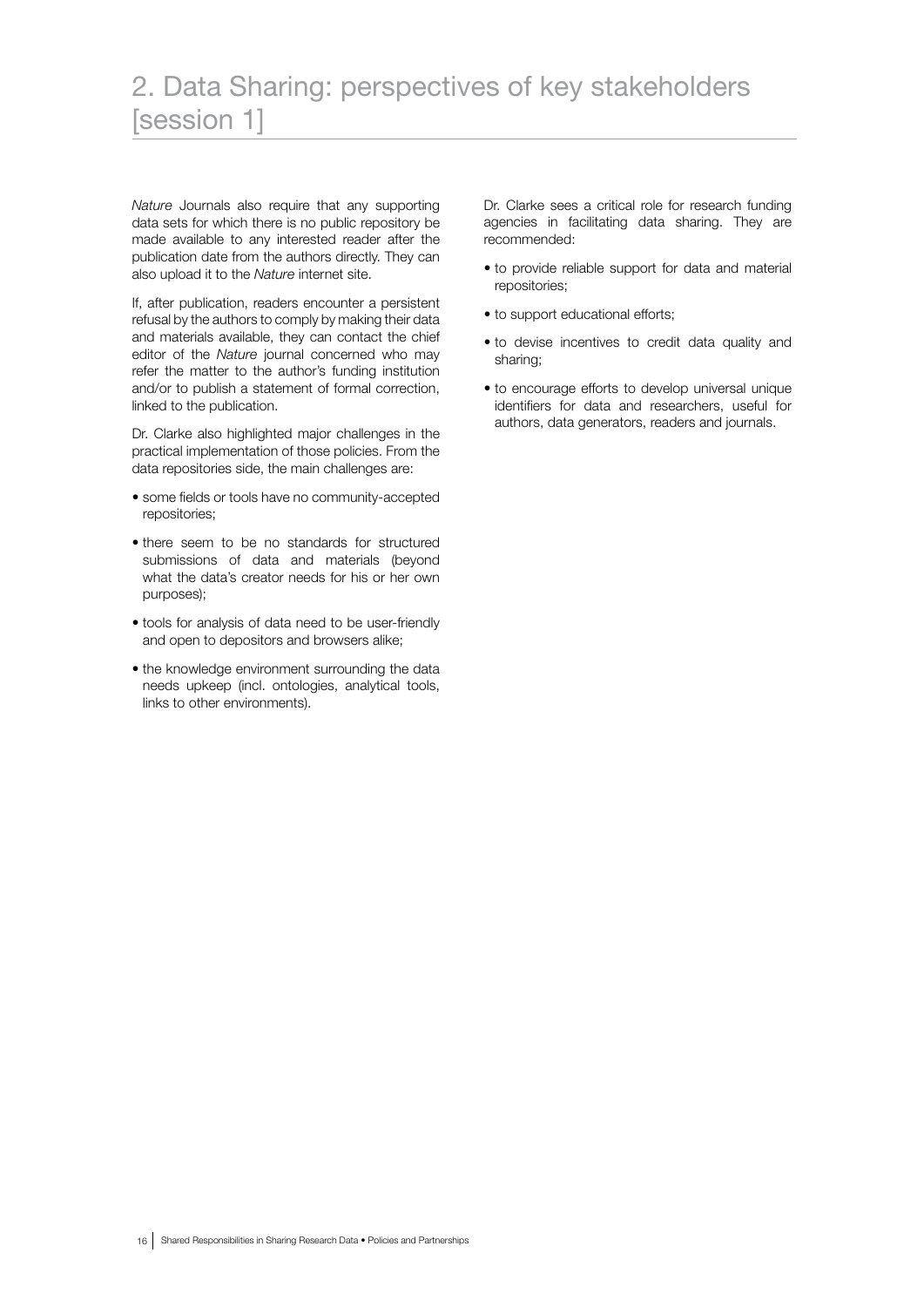The second session of the day was devoted to the perspectives of research funding agencies that have implemented data policies. The overarching questions were: what sorts of policies have been implemented ? What do these policies entail? What are the agencies doing to support data sharing efforts? Answering some of these questions were speakers from the National Institutes of Health (NIH, USA), the Natural Environment Research Council (NERC, UK), the National Science Foundation (NSF, USA) and the Unit "GÉANT and e-Infrastructures" (European Commission).

# Session 2

Implementing the NIH Data Sharing Policy: expectations and challenges

# Belinda Seto

The Data Sharing Policies of UK Research Councils: principles and practices

# Mark Thorley

Preserving and Sharing Research Data: NSF Data Strategic Vision and US Interagency Working Group on Digital Data

# Chris Greer

European Commission Support to Research Data Infrastructures

Carlos Morais Pires

# 3.1 Implementing the NIH Data Sharing Policy: expectations and challenges, *Belinda Seto*

Progress in scientific research depends on the free flow of information, and the exchange of ideas and knowledge, explained **Belinda Seto** from the US National Institutes of Health (NIH). Restricting information flow, which is the bedrock upon which future studies are dependent, can impede the advancement of research. Following this idea, NIH issued a policy that reaffirms the principle of wide data accessibility: *"Data should be made as widely and freely available as possible while safeguarding the privacy of participants, and protecting confidential and proprietary data."*<sup>6</sup>

The policy makers expect researchers who are funded by the NIH to make available final research data, especially unique data, for research purposes to qualified individuals within the scientific community. In implementing this policy, NIH is very mindful of the need to protect the privacy of individuals who participate in experimental studies and the confidentiality of data.

Data sharing can be accomplished through a number of methods. The most common method is publishing articles in scientific publications. Researchers also share data through an informal channel, by responding directly to data requests. However, when a large amount of data needs to be shared, an efficient approach is needed, generally through establishing a network of databases. One should recognise that there are challenges to creating successful networks, which may include fundamental differences in informatics infrastructure and communication tools used at various research sites. Solutions will entail standards for data collection, processing, and archiving to allow interoperability among databases and the ability to query data across databases.

The NIH encourages researchers to reuse data found in repositories to develop patents and commercial products.

The NIH requires that all projects proposals requesting more than 500 000 USD submit a plan for data sharing (or to state why data sharing is not possible). This should include statements as to the accessibility, standards and sustainability of research data. The NIH offers both a number central data repositories for research data (see Box 8) and also encourages institutions hosting the grant holders to provide such repositories. Quality control of the data occurs locally, before data is submitted to a repository, and must include the certified de-identification of research participants in clinical trials.



Dr. Belinda Seto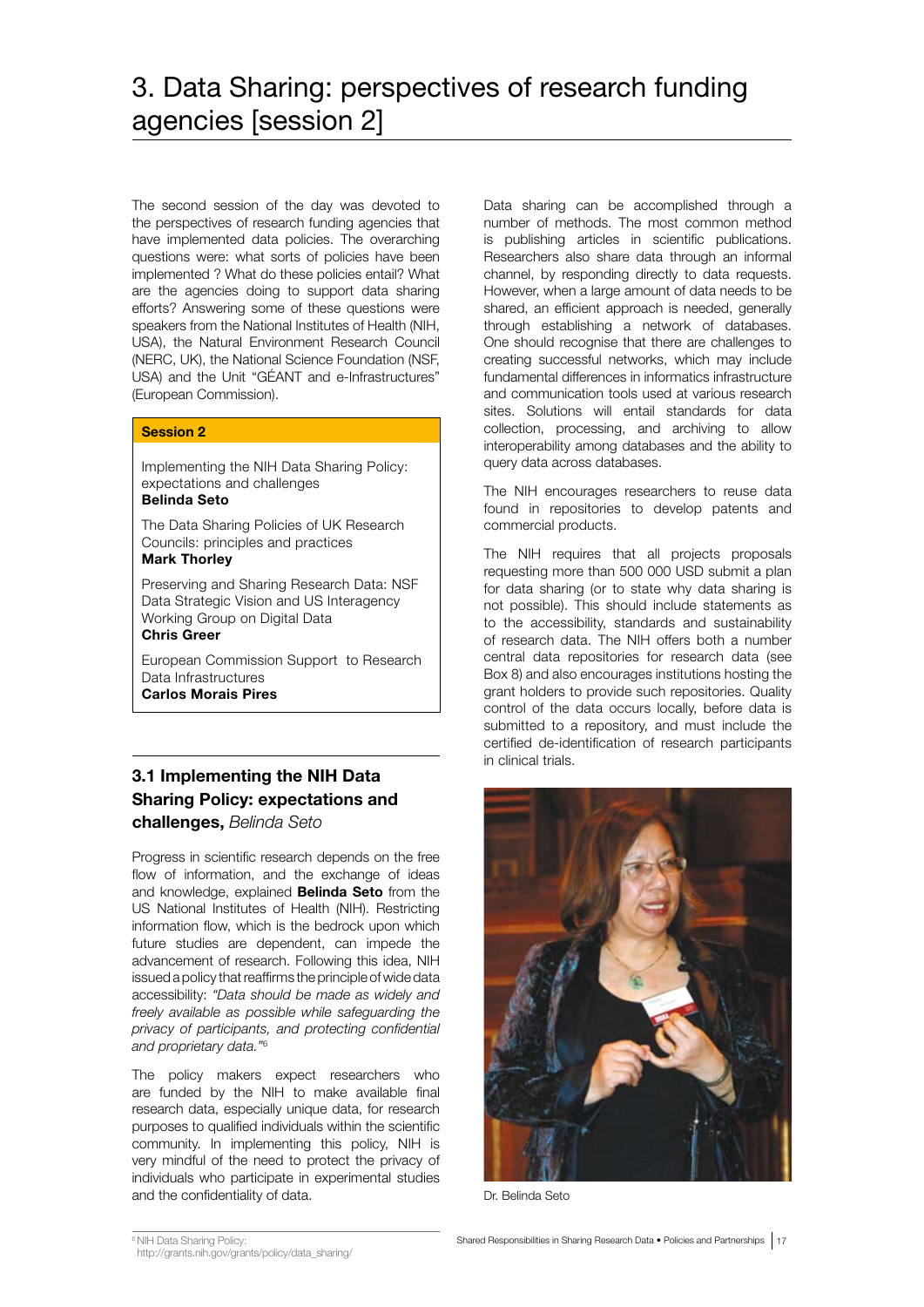# Box 8: NIH Central Data Repositories

NIH maintains a variety of data repositories which are openly accessible to the research community. They include:

**GenBank:** a database of nucleotide sequences from over 160 000 organisms. The GenBank, DDBJ (DNA Data Bank of Japan), and EMBL (European Molecular Biology Laboratory) databases share data on a daily basis.

RefSeq (Reference Sequence): a source for well-annotated sets of sequences (incl. genomic DNA, transcripts, and proteins).

**PubChem:** database for chemical structures of small organic molecules and information on their biological activities.

Source:

Resource guide of the National Center for Biotechnology Information

http://www.ncbi.nlm.nih.gov/Sitemap/ResourceGuide.html or the list of databases and electronic resources http://www.nlm.nih.gov/databases/

In general, NIH differentiates between "open access data" and "controlled access data". However, there are cases in which more "layers" of access are necessary. For example, in the longitudinal study of adolescent health (Project AddHealth) there is a basic and accessible layer of "public use data", which contains only a subset of cases from a given trial. A second layer consists of "restricted-use contractual data", which is available to a core group of researchers and institutions that have agreed to certain confidentiality conditions and continually pay a fee to cover the costs of providing data and user support to the data set. Finally, a third layer consists of "cold room data" – meaning that data can be accessed only onsite. This example shows that principles need to be balanced against privacy and sustainability issues and that solutions should be tailored to fit the specific situation. To date, the AddHealth data have been used in more than 1 000 documents (reports, journal articles, theses).

Dr. Seto explained that the NIH encountered a number of challenges while implementing a data policy. The first consisted of the difficulty involved in formulating a policy that can keep up with technical developments. A second challenge is security. Security requirements continually change and any system that contains sensitive or confidential data must be regularly updated. Small institutions are particularly handicapped by the problem of creating secure environments for restricted data. Then there is the issue of specific media types. Images especially come in a wide range of formats and ensuring that data work flow guarantees some degree of open access, preservation and interoperability remains a challenge.

3.2 The Data Sharing Policies of UK Research Councils: principles and practices, *Mark Thorley*



Mr. Mark Thorley

The second talk in the session was given by Mark Thorley from the Natural Environment Research Council (NERC) on "Data Sharing Policies of the UK Research Councils: principles and practices." As emphasised by Mr Thorley, data is an inherent part of the scientific record. It should be maintained to allow reproduction and validation of research results, and thus be seen as a publication in its own right. This especially applies to large-scale or long-term studies, the results of which can be used by many researchers in almost as many disciplines. The high cost and broad scientific need for such studies means that there is an inherent public interest in ensuring that such data sets are openly available and sustainable.

For data policies, one size does not fit all. The data policies of NERC and of other research councils in the UK (see table 1) have evolved over time and there are key differences. All the UK research councils recognise certain principles associated with research data: that it is a valuable, longterm public good; that data sharing can improve opportunities for data exploitation; that grantees should have an acknowledged right of first use; and that data management is essential for success. However, the research councils differ greatly in how they implement these principles. Some provide for a central national facility (such as the UK Data Archive in the Social Sciences) whereas others delegate infrastructure needs back to the community.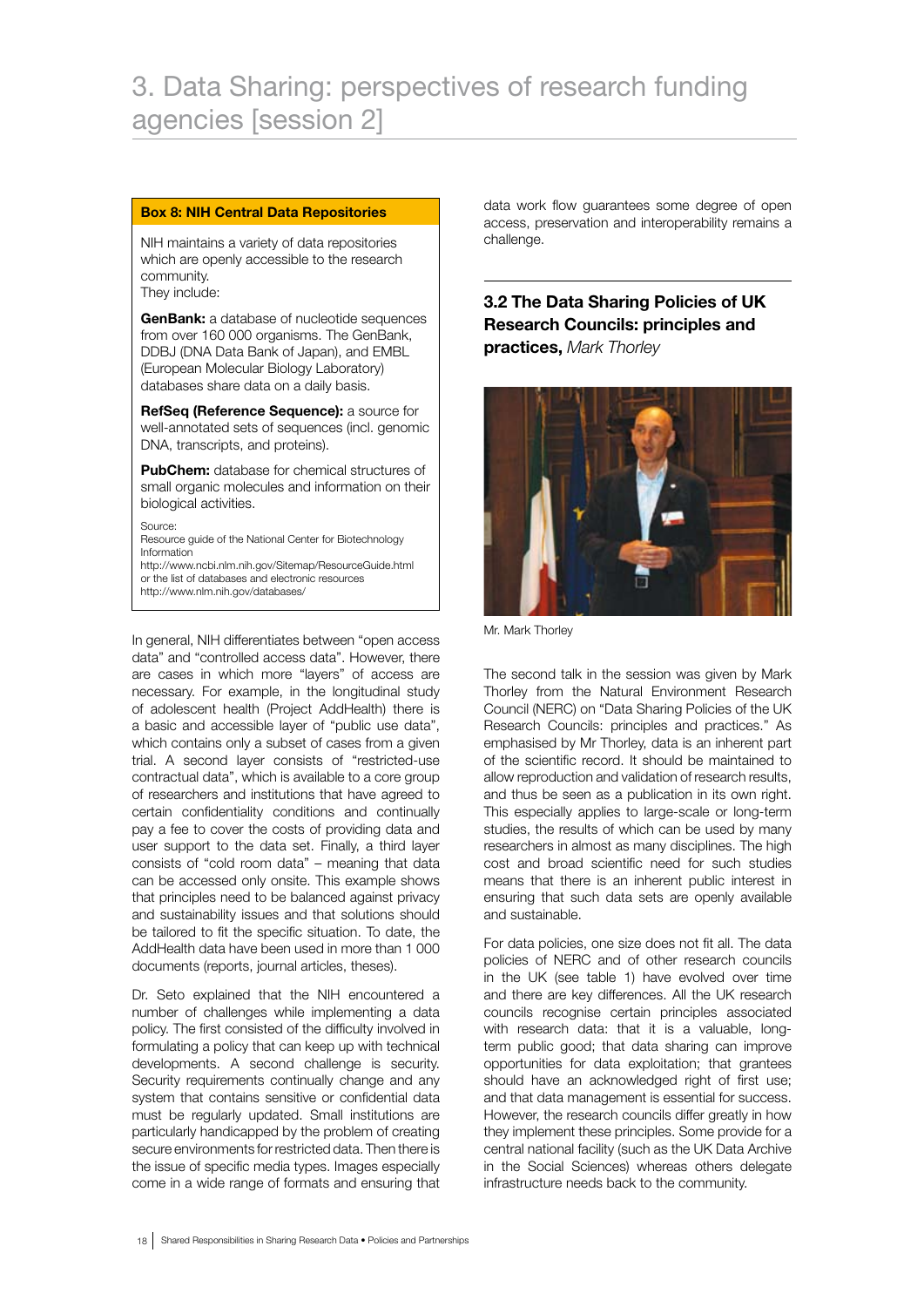#### Table 1 : Data sharing policies of the UK Research Councils

#### ESRC - Economic and Social Research Council

Formal data policy – currently being updated.

- Joint JISC- & ESRC-supported UK Data Archive, including the Economic and Social Data Service.
- Applicants must carry out a data review to ensure funds are not requested for data that are already available. Data must be offered to the archive within 3 months of end of award.
- Developing 'new thinking' in data management and sharing. For example, QUADS: Qualitative Archiving and Data Sharing Scheme.

#### NERC - Natural Environment Research Council

Data policy handbook and guidance. New version under development.

- All data must be offered to a NERC data centre to enable long-term management and re-use.
- Recognition of rights of investigator teams.
- NERC supports 7 data centres for long-term management of environmental data.

#### BBSRC - Biotechnology and Biological Sciences Research Council

Data sharing policy and implementation guidelines.

Endorsed by Council July 2006, apply from April 2007.

- Applicants must produce a data sharing plan. Data sharing encouraged in all research areas where there is a strong scientific need and it is cost effective to do so.
- Funds can be requested to support data management and sharing activities.

### MRC – Medical Research Council

Data sharing and preservation policy – applies to new grants awarded from January 2006.

- Applicants must produce a plan for data sharing and preservation and include costings in grant applications.
- Implementing data management facilities at MRC- owned centres (as part of corporate responsibility for data).

#### AHRC - Arts and Humanities Research Council

De facto policy - detailed in funding guidance.

- Any significant electronic resources or datasets created as a result of research funded by the AHRC must be made available in an accessible depository for at least three years after the end of the grant.
- Can request resources to support management and sharing.
- Archaeology special case. Must use the AHRC-supported Archaeology Data Service.

# EPSRC - Engineering and Physical Sciences Research Council

No formal policy, does not overly intervene in the research dissemination process.

• Encourages PIs to manage primary data as the basis for publications securely and for an appropriate time in a durable form under the control of the institution of their origin.

#### STFC - Science and Technology Facilities Council

Policies to develop following merger of PPARC and CCLRC.

- Facilities (i.e CCLRC) well-developed policies and facilities on a per-project basis.
- Grant holders (i.e PPARC) Data curation policy agreed in principle.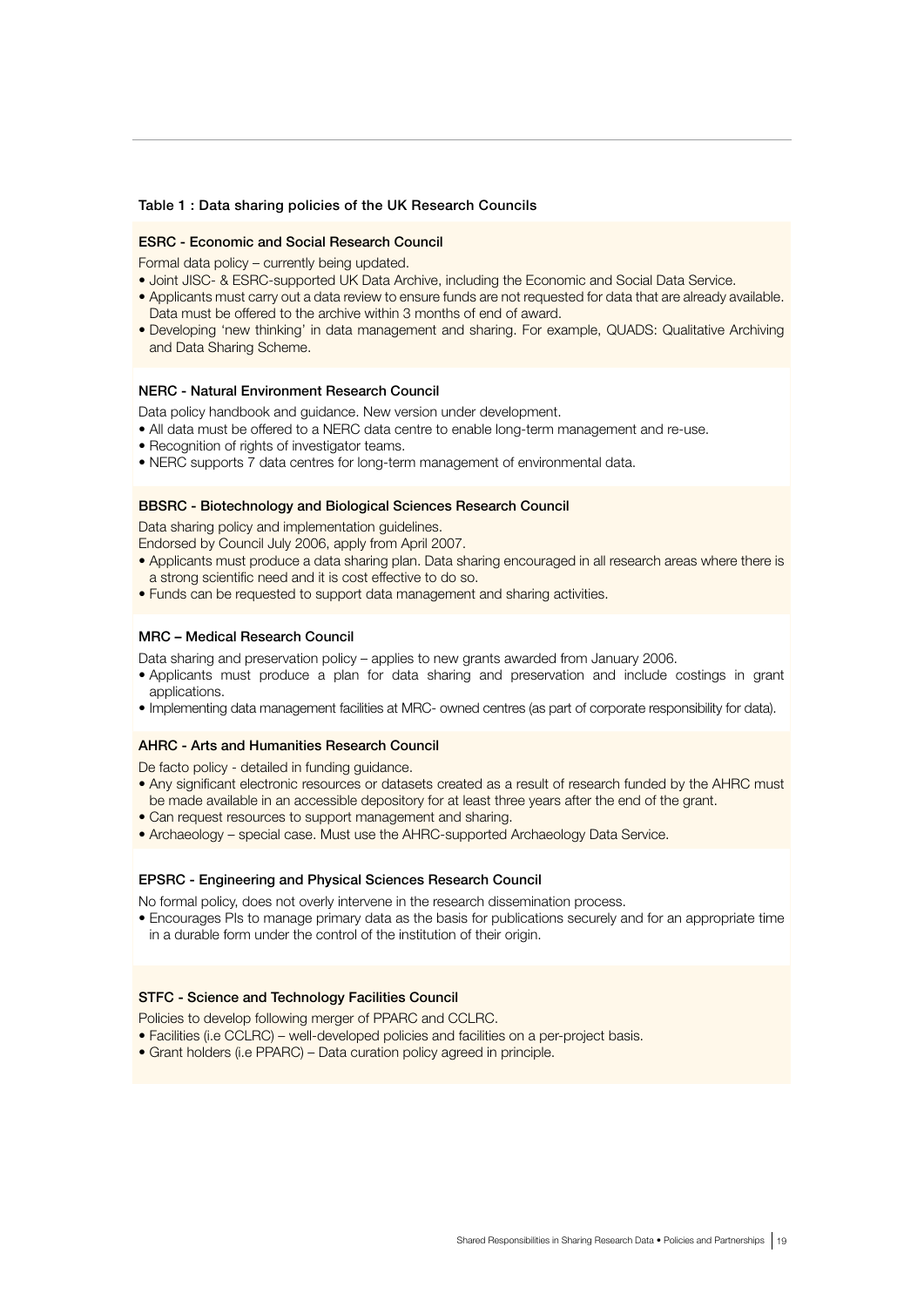Each approach – centralised or delegated – has its advantages and disadvantages. National centres of course offer longer-term support for research data and can serve as single points of contact. They are, however, also comparatively costly, often fall behind in supporting the newest developments (standards, access management, etc.), and they risk getting "further away" from the scientific communities they serve. Delegated infrastructure, on the other hand, is "closer" to the science and thus can be more responsive to scientists' needs. Such a delegated approach risks the lack of a clear, long-term vision, firm mandate and sustainable financing.

In closing, Mr. Thorley pointed to a number of issues that he sees funding councils grappling with as they implement data policies. "Formulating a policy", he said, "is the easy bit."

- How involved should a Research Council be in setting up and managing data centres? How much of the driving force must come from the community in order for such a centre to be an accepted part of the community?
- How can Research Councils monitor whether the policies they have mandated are actually upheld by grantees and data centres?
- What regular consulting structure with the scientific community has the Research Council put in place?
- What sort of accompanying (funding) programmes have been put into place to ensure capacity building of data management and curation skills?
- How can a funding council help to make sure that data sets are found?
- Long-term commitment to data access: any longterm strategy that depends on PIs to ensure data management and sharing is headed for trouble.

3.3 Preserving and Sharing Research Data: NSF data strategic vision and US Interagency Working Group on digital data, *Chris Greer*



Dr. Chris Greer

In his presentation, Chris Greer, who was recently appointed as director for the National Coordination Office for Networking and Information Technology Research and Development (NITRD, USA), focused on "Preserving and Sharing Research Data: NSF Data Strategic Vision and US Interagency Working Group on Digital Data." Dr. Greer began with some central figures to highlight the role of data. Data production is growing exponentially and researchers are doing more and more of their work online. Almost 80% of legal research occurs online, and 36% of the resources humanities scholars use in their research are available online<sup>7</sup>. "We are in the digital era and are playing a game of catch-up," Dr. Greer emphasised. "Data are routinely deposited in a welldocumented form, are accessible to specialists and non-specialists alike, and are properly protected while being reliably preserved."

For Dr. Greer, there are a number of central questions that a scientific community must ask itself – nationally, internationally, discipline specific – when confronting the issue of data curation and

7 http://www.clir.org/pubs/reports/pub126/pub126.pdf (page 12)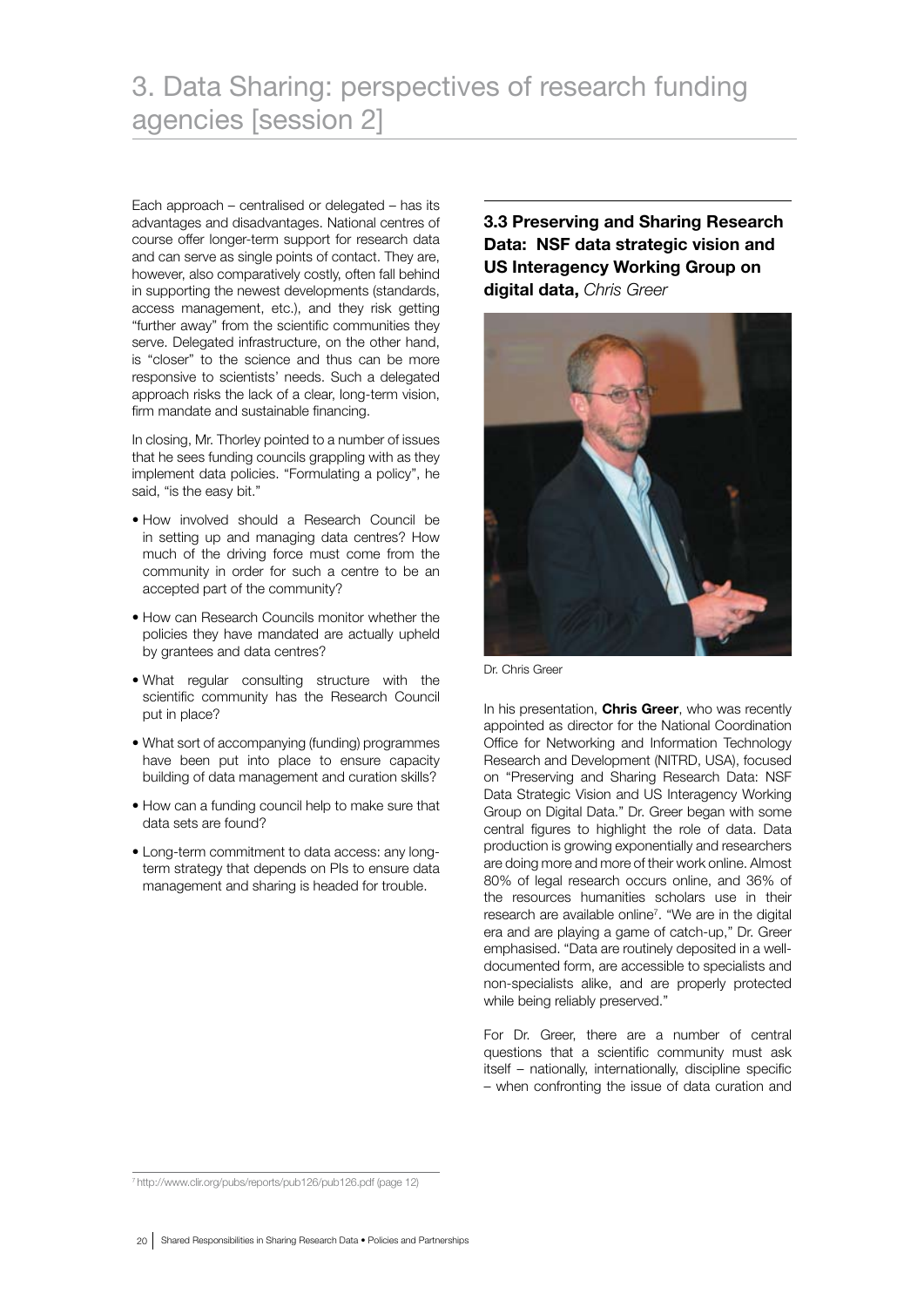preservation. All of these issues need a good deal of further research, which should be coordinated internationally:

- What should be saved, for how long, and who decides?
- What means can be used to assess the value of data whose most important use may lie years in the future for unforeseen purposes?
- For preservation of software (including models and simulations): When is emulation adequate and when is preservation of the original hardware and operating systems required?
- What information (metadata) about data processing, filtering, transformations, workflows, and other manipulations should be saved and how can it be linked reliably to the original data?
- What physical media are the best choice for digital archiving?

Dr. Greer, like the other speakers, highlighted the often complex legal situation that surrounds data. The NSF, for example, allows grantees to retain the principal legal rights to intellectual property developed in a grant. However, the NSF also balances these rights with an obligation it passes on the researchers to "make results, data and collections available to the research community." To this end, the NSF includes language in its Grant Proposal Guide expecting grantees to "share with other researchers, at no more than incremental cost and within a reasonable time, the data, samples, physical collections and other supporting materials created or gathered in the course of the work."8 Dr. Greer clarified that cost sharing should operate "in dissemination mode, not cost recovery mode" and thus researchers should not charge more for access than the cost of transporting the data.

Dr. Greer also emphasised that when it comes to Open Data, one size does not fit all. Different communities will have different needs relating to data policies, data preservation and data access.

In closing, Dr. Greer briefly mentioned the recently established US Interagency Working Group (IWG) on Digital Data, which includes representatives from 27 US Government Departments and Agencies, an unusually high number for such a working group. The working group has the task of developing and implementing "an interoperable framework to ensure reliable preservation and effective access to digital

data."9 This will be quite a challenge and he looks forward to also working together with European partners to tackle many of the issues raised.

#### Box 9:

#### Examples of data sharing policies in US

#### Science of Science Policy

http://www.nsf.gov/pubs/2007/nsf07547/ nsf07547.htm

#### Earth Sciences

http://www.nsf.gov/geo/ear/EAR\_data\_ policy\_204.pdf

Social and Economic Sciences http://www.nsf.gov/sbe/ses/common/archive.jsp

#### Polar Programs

http://www.nsf.gov/publications/pub\_summ. jsp?ods\_key=opp991 Long Term Ecological Research (LTER)

#### Community Data Policy

http://www.lternet.edu/data/netpolicy.html

## Ocean Sciences

http://www.nsf.gov/pubs/2004/nsf04004/ nsf04004\_1b.htm

8 NSF Grant Proposal Guide NSF 04-23, p. 50. <http://www.nsf.gov/pubs/gpg/nsf04\_23/nsf04\_23.pdf>

9 WG Terms of Reference, January 2007, <http://iwg.cfa.harvard.edu/twiki4/pub/IWGDD/IwgddTermsOfReference/>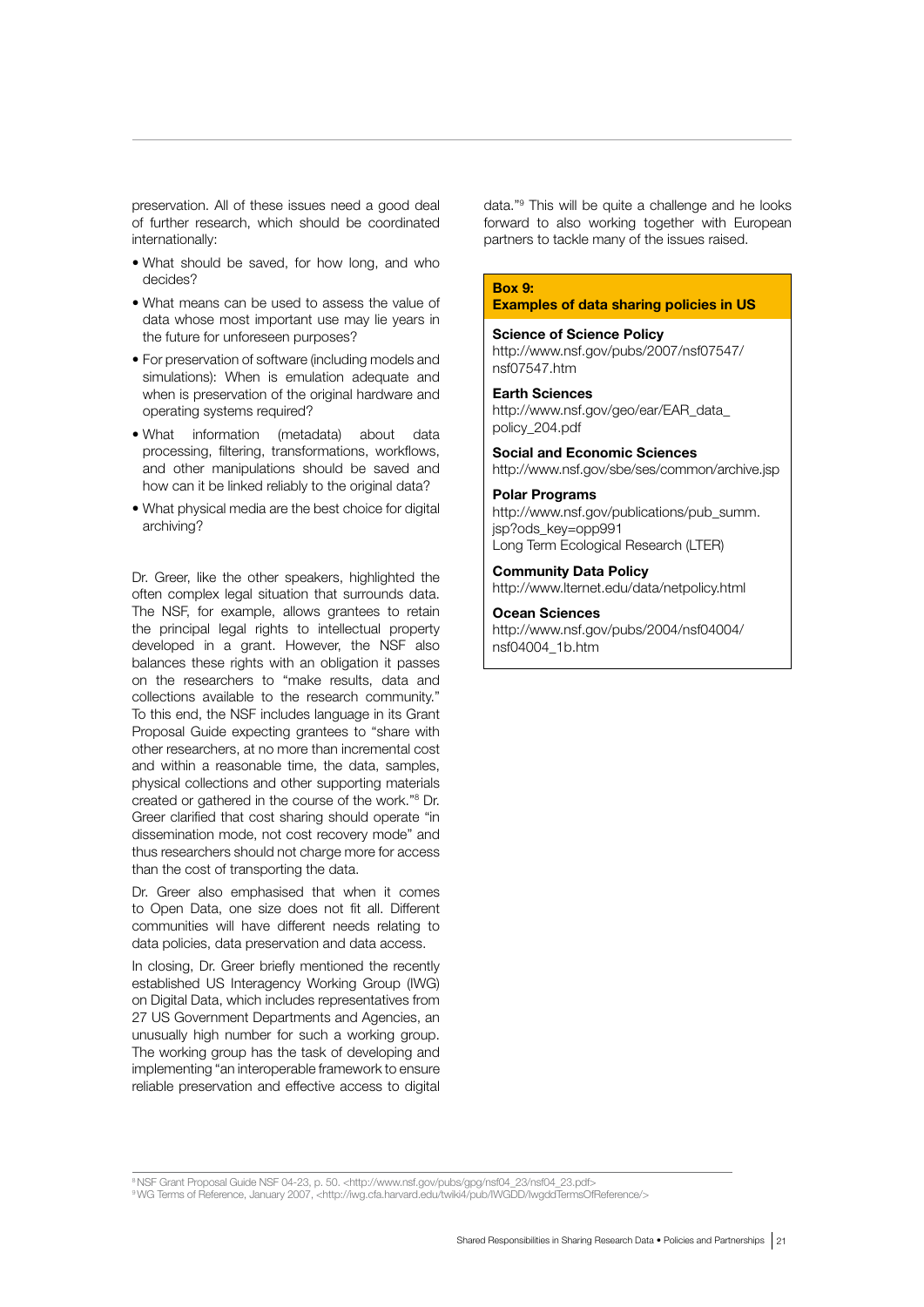# **3.4 European Commission Support** Chart 1: EC support for e-Infrastructures in the FP7 to Research Data Infrastructures,

*Carlos Morais Pires*

In the final talk in this section, **Carlos Morais Pires**, head of sector "scientific data infrastructures", in the unit "GÉANT and e-Infrastructures" of the DG Information Society, presented the activities of the European Commission (EC) to support data sharing facilities.

Within the EC, scientific data sharing infrastructures are supported mainly in the "e-Infrastructures", scheme of the "capacities programme" of the Seventh Research Programme (FP7) 2007-13. The "capacities programme" has a budget of 4 billion  $\epsilon$ (8 % of the total FP 7 budget), out of which 42% (1.7 billion €) is devoted to research infrastructures in general. Within this total, "e-Infrastructures" account for 572 M€ (about 1.1 % of the total FP 7 budget).

Euratom Cooperation  $_{\rm JRC}$ 4062 MC 32413 МС  $1751 \text{ MC}$ Capacities<br>4097 MC People 4750 MC Ideas 7510 MC **Research Infrastructures**  $42\% - 1715$  MC Dev. of policies **INCO** e-Infrastructures Science 572 MC in Society **Regions of Knowledge SMEs Research Potential** 



Dr. Morais Pires

The e-Infrastructures scheme supports, among others, the development and deployment of scientific data infrastructures through commissioned studies such as eSciDR (a study to guide the policy to drive forward the development and use of digital repositories in Europe) and through grants (following open, competitive calls).

Two calls were planned in 2007 and 2008 with 15 and 20 M€ respectively.

At the time of the workshop, the first call had been closed. From the experience of the first call, the following types of proposals ranked highest in the peer-review based selection of projects:

- Proposals that adequately address the challenge of managing growing (massive) amounts of experimental data (with quality-verification concerns);
- Repositories that are used to manage, harvest data and metadata (incl. simulation models/ software, experimental output, published papers by peers to strengthen existing and formulating new hypotheses);
- Scientific repositories that are used to make a wealth of information useful and re-usable for scientists and researchers in various communities.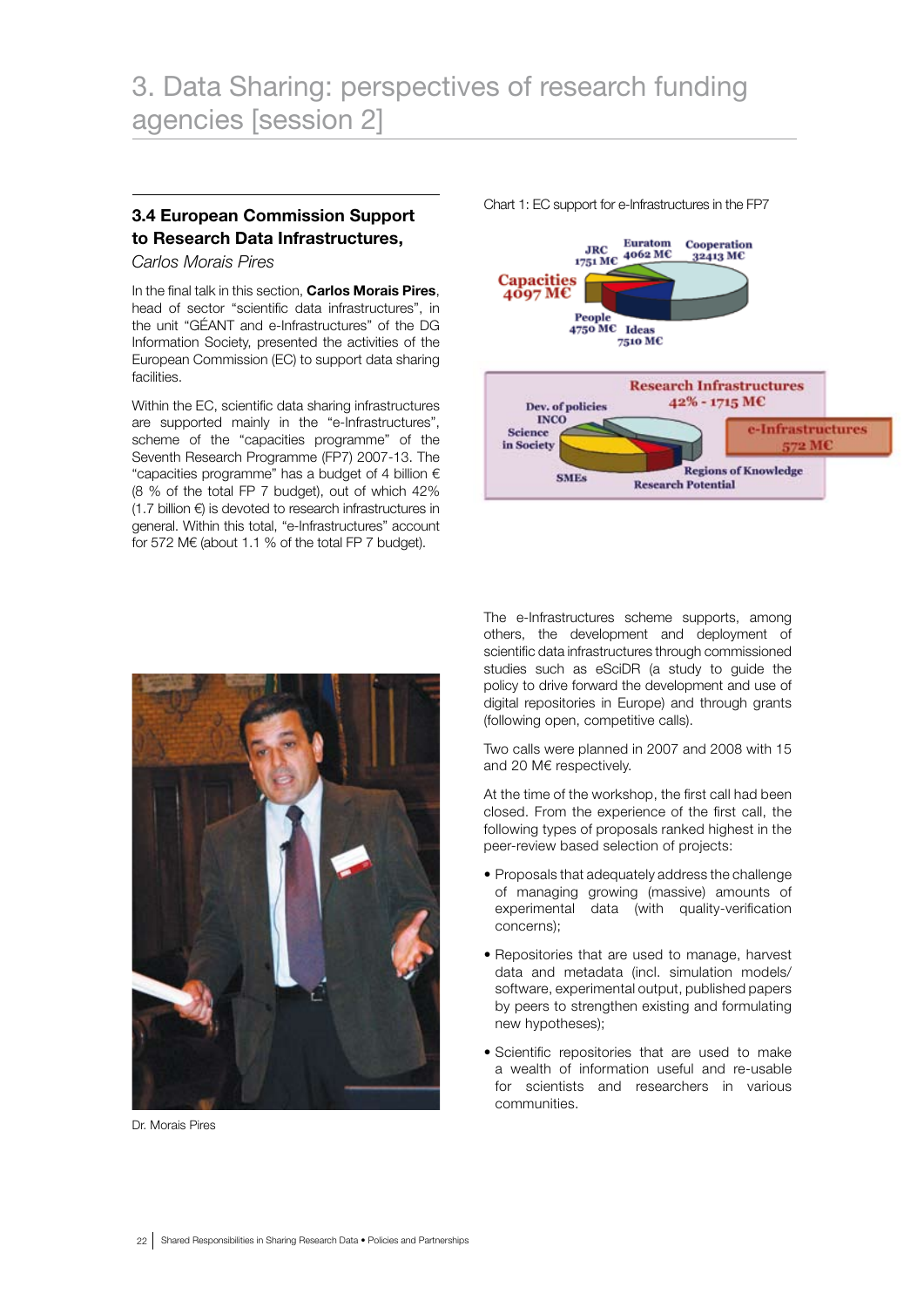Scientific infrastructures generating experimental data and information face a number of challenges. They range from validation and quality assurance to long-term preservation. Each community or institution will undoubtedly have the tendency to focus on its own requirements and start shaping its 'own' infrastructure.

What has to be discussed is the need to see beyond these frontiers and use e-Infrastructures to really put into practice economies of scale at infrastructural level.

Dr. Morais Pires offered for reflection some questions to be addressed in the next years in order to realise the vision of first-class research data infrastructure in Europe.

• What funding models can be applied to the maintenance of repositories, for their own efficiency, sustainability, and the preservation of content?

- What can be done to harmonise and simplify authentication and authorisation mechanisms across Europe to gain access to e-Science resources?
- Which mechanisms of incentives are needed to encourage data generators to deposit (and thus share) their data, and to provide good-quality metadata?

Box 10 shows some projects related to the research data infrastructures funded b ythe EC.

#### Box 10: Projects related to "research data infrastructures" selected following the first and second call of FP 7 – e-Infrastructures

#### GENESI-DR

(Ground European Network for Earth Science Interoperations - Digital Repositories) A project to establish Earth Science digital repository access for European and world-wide science users.

### Euro-VO AIDA

(European Virtual Observatory (EURO-VO) and AIDA (Astronomical Infrastructure for Data Access)

Aims to deploy an operational Virtual Observatory (VO) in Europe by networking observation facilities, data centres and technology centres.

#### METAFOR

produce them.

(Common Metadata for Climate Modelling Digital Repositories Aims to develop a common information model to describe climate data and the models that

# NMDB

(Neutron Monitor Database) Aims to manage high resolution data from Neutron Monitor Stations (to measure cosmic ray variations).

#### IMPACT

(IMproving Protein Annotation through Coordination and Technology) Aims to create a database called "InterPro" which will bring together a vast array of resources which are used to search genomes and proteomes for "protein signatures" (these are entities used to recognise a particular domain or protein family).

## DRIVER II

(Digital Repository Infrastructure) Aims to network existing institutional repositories (for publications). One component will deal with the linking of publications to experimental or observational data on which they are based.

#### PARSE.Insight

(Permanent Access to the Records of Science in Europe)

Will produce a Roadmap which focuses on specific parts of the overall e-Infrastructure needed to support the long-term preservation of records of science.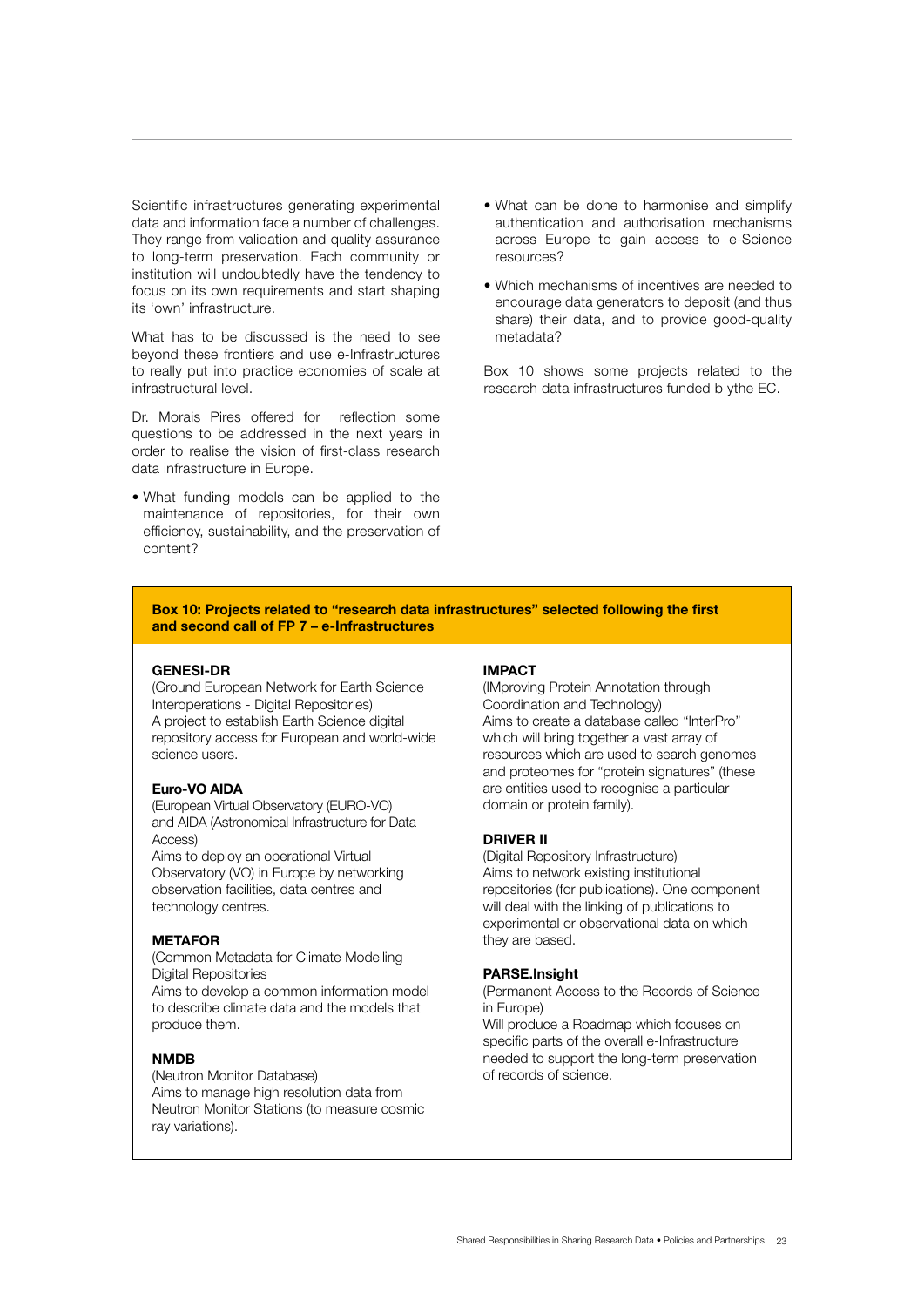The objectives of this one-day workshop, attended by more than 80 people, were threefold:

- to acquaint research organisations in Europe with on-going and planned initiatives for open access to research data;
- to present and discuss policies and practices on open access to research data of selected research funding organisations;
- to identify areas in which research organisations could collaborate on this issue.

The workshop confirmed the potential benefits that can accrue from a wider culture of sharing research data. "Open Data" could advance science as interdisciplinary data re-use opens up new fields of analysis; it could enable a more efficient research process as data is not reproduced unnecessarily. The more open the data, the harder scientific misconduct (especially data falsification and fabrication) becomes. Sharing data could also help in the training of new generations of scientists through replication studies.

The workshop participants learned from international efforts to promote data sharing. Among the various initiatives which were presented and seen to complement each other, the *"OECD Principles and Guidelines for Access to Research Data from Public Funding"* clearly stand out. To date, more than 30 governments and the European Commission have committed to their implementation. The OECD guidelines and principles published in 2007 provide a robust frame for any other initiative to foster an open data culture.

Two funding agencies from the US, the NSF and the NIH, presented their data sharing policies. On the European side, the approaches of the research councils from the UK were presented.

From these presentations, it became clear that we have examples of good (if not best) practices in formulating research sharing policies of research funding organisations. These policies address some of the concerns raised, such as the handling of sensitive personal data, the rights of first use by those who collected data, and they have been tested in practice.

A major difference between the funding agencies' policies lies in whether they set up research data centres/repositories themselves or whether they "delegate" this task to other institutions. As Mark Thorley pointed out, each approach has its advantages and disadvantages which have to be carefully considered in the national context and in each research field.

In most research agencies though, there seems to be no explicit mechanism to regularly monitor the implementation of data sharing policies (and, if necessary, enforce them).

One of the main recommendations on this aspect is that research funding agencies formulate clear and firm data sharing policies. Gerold Wefer said pointedly "we have well-established data information systems (in marine biology). What we need are more data submitted to the centres".

Contributions from other stakeholders (researchers, data centres, publishing community) brought forth a wide range of issues which should be given due consideration in future debates on data sharing policies.

- The keynote addresses made clear that the concept of sharing research data should be broadened to include also other innovative approaches such as sharing data even before publication (as in the case of data on Avian Flu). A challenge is how to adequately spot and support such efforts.
- Ways should be found to suitably "credit" researchers who share the data they collected. Until "data publication" is properly acknowledged as a valuable contribution to the research community, it can hardly be expected that researchers will wholeheartedly implement data sharing policies. A case study on cancer research shows that clinical trials which make microarray data available are cited about 70% more frequently than clinical trials which do not. (Piwowar et al. 2007). Perhaps such findings may help persuade authors to share their research data.
- Managing, curating and making data accessible requires significant resources and a higher level of expertise in data handling. Professionallyrun data centres are in the best position to deal with the complex issues involved. The workshop learned from the efforts of the European Commission to support research infrastructures. Through these efforts, several research data infrastructures were initiated. However, concerns about the viability of those infrastructures after the end of project funding should be taken seriously.
- Data sharing policies and research data facilities should "stay close to the science and the scientists". There is a risk of data centres becoming "a technical end" in themselves. Efforts should not be spared to get researchers involved (and to remain involved) and indeed to take the lead in the development of research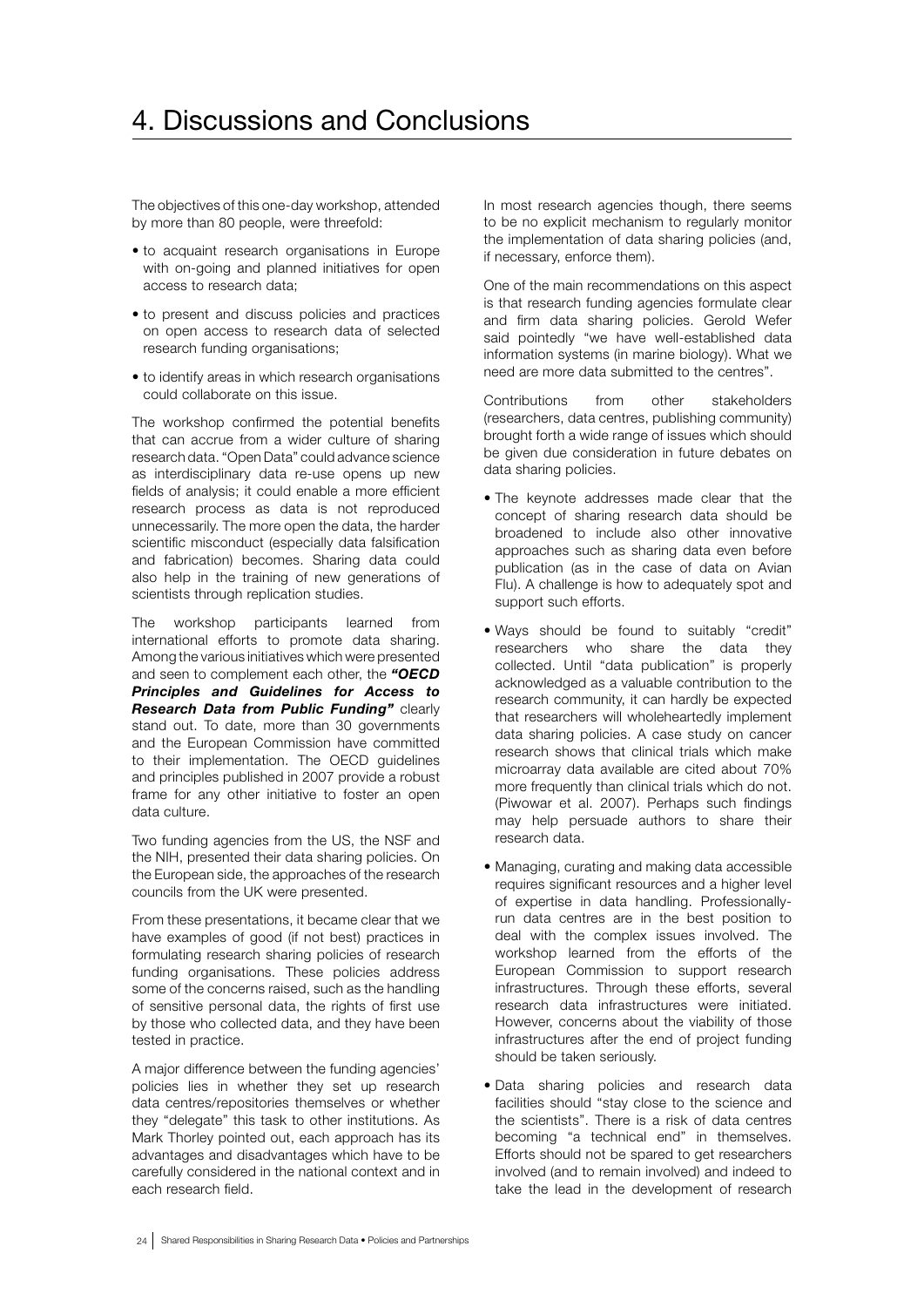sharing policies and the deployment of research data facilities.

• The workshop made clear that – as in many other research policy areas –in data sharing policies and data facilities too, one size does not fit all. The data sharing culture greatly differs among the research disciplines and some have well-developed facilities and others do not. It was suggested that the situation in different research fields should be assessed (how prone are different communities to share data? which "established" data sharing facilities exist in which disciplines?). It is important also that data sharing policies be tailored to each research discipline to take into account its specificities.

The need for collaboration between the various stakeholders was referred to on several occasions in the presentation and the discussions. Two examples of the lines of discussions are given below:

- Will (or can) researchers deposit their data if no good infrastructure exists to handle such data? On the other hand, does a large and sustained investment in research infrastructure make sense if the data repositories remain empty for lack of researchers' willingness to share their data? It is clear that investment in research data facilities should go hand in hand with funding policies which encourage data sharing.
- Scientific journals such as Nature have developed policies requesting sharing the data on which publications are based. At the same time, research funding agencies are also

increasingly asking the researchers they fund to share their data. How to make sure that those policies are consistent, e.g. in terms of types of data they have to deposit and the repositories they should use?

To tackle the numerous issues identified during the workshop and to take forward the suggestions which came up in the discussions will require collaborative efforts from various stakeholders. The research community (and professional associations as well as learned societies); universities and research performing organisations; research funding agencies; scientific publishers; research data infrastructures; and international organisations (dealing with research policy), all have their share of responsibility in the promotion of an open data culture. But only if they take their collaborative responsibility to move this issue forward jointly will the goal of open data be realised.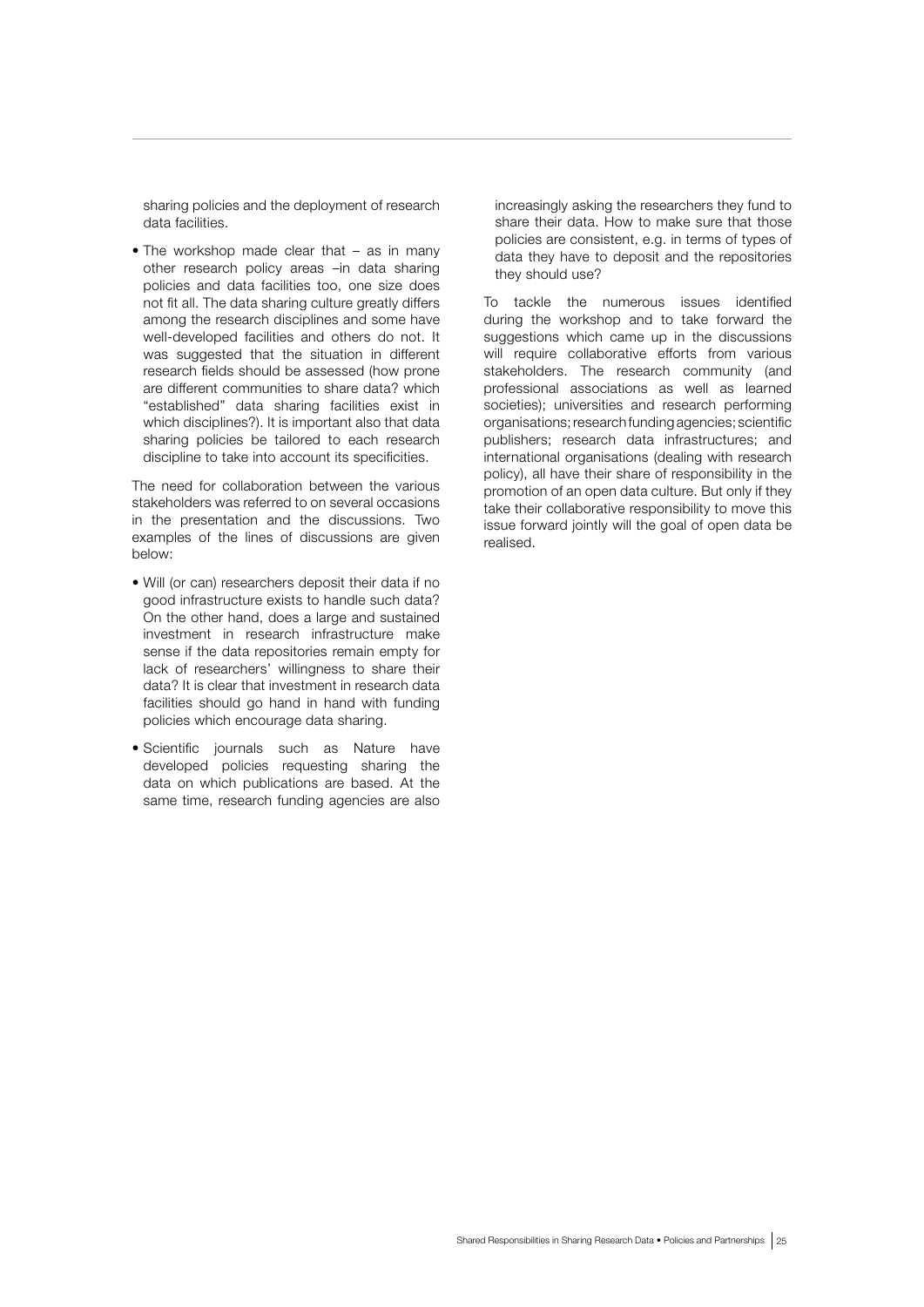# 5. References

*The following is a list of documents used during the preparation of the workshop and in the preparation of this report or referred to by the speakers.* 

Abbot, A. (2002) Biologists angered by database access fee. *Nature*, Vol. 418, July 2002, p. 357.

ICSU (International Council for Science) (2004) ICSU *Report of the CSPR Assessment Panel on Scientific Data and Information.* Paris: ICSU.

Klump, J. et al. (2006) Data publication in the open access initiative. *Data Science Journal*, Vol. 5, 2006,pp. 79-83.

NAS (National Academy of Sciences) (1985) *Sharing Research Data*. Washington, DC: National Academy Press.

NAS (National Academy of Sciences) (2003) *Sharing Publication-Related Data and Materials: Responsibilities of Authorship in the Life Sciences.*  Washington, DC: National Academy Press.

NAS (National Academy of Sciences) (2006) *Strategies for Preservation of and Open Access to Scientific Data in China. Summary of a workshop.*  Washington, DC: National Academy Press.

*Nature Cell Biology* (2006) Sharing science. Editorial, *Nature Cell Biology*, Vol. 8, Nr 5, May 2006, p. 425.

NERC (Natural Environment Research Council) (2008). *eScience: Harnessing the power of the internet for the environmental research*. Swindon: NERC. http://www.nerc.ac.uk/research/ programmes/escience

NSF (National Science Foundation) (2005) NSF *Long-Lived Digital Data Collections: Enabling Research and Education in the 21st Century*  www.nsf.gov/nsb/meetings/2005/LLDDC\_ draftreport.pdf

NSF (National Science Foundation) (2007) *Cyberinfrastructure vision for the 21st Century Discovery.* Washington, DC: NSF. http://www.nsf.gov/pubs/2007/nsf0728/index.jsp

OECD (Organisation for Economic Co-operation and Development) (2007) *Principles and Guidelines for Access to Research Data from Public Funding*. Paris: OECD. www.oecd.org/dataoecd/9/61/38500813.pdf

Piwowar, H.A. et al. (2007) Sharing Detailled Research Data is associated with increased citation rate. PLoS ONE 2(3): e308. doi:10.1371/journal. pone.0000308.

RIN (Research Information Network) (2007) *Stewardship of digital research data: a framework of principles and guidelines. Responsibilities of universities and colleges, research institutions and research funders.* http://www.rin.ac.uk/projects-list

Vickers, A.J. (2006) Whose data set is it anyway? Sharing raw data from randomized trials. *Trials*, 7:15 (accessed through PubMed http:// www.pubmedcentral.nih.gov/articlerender. fcgi?artid=1489946)

Wouters, P. and Schröder, P. (eds). (2003) *Promise and Practice in Data Sharing.* Amsterdam: Networked Research and Digital Information. NIWI-KNAW.

Wouters, P. (2002) Policies on Digital Research Data: *An international survey.* Amsterdam: Networked Research and Digital Information NIWI-KNAW.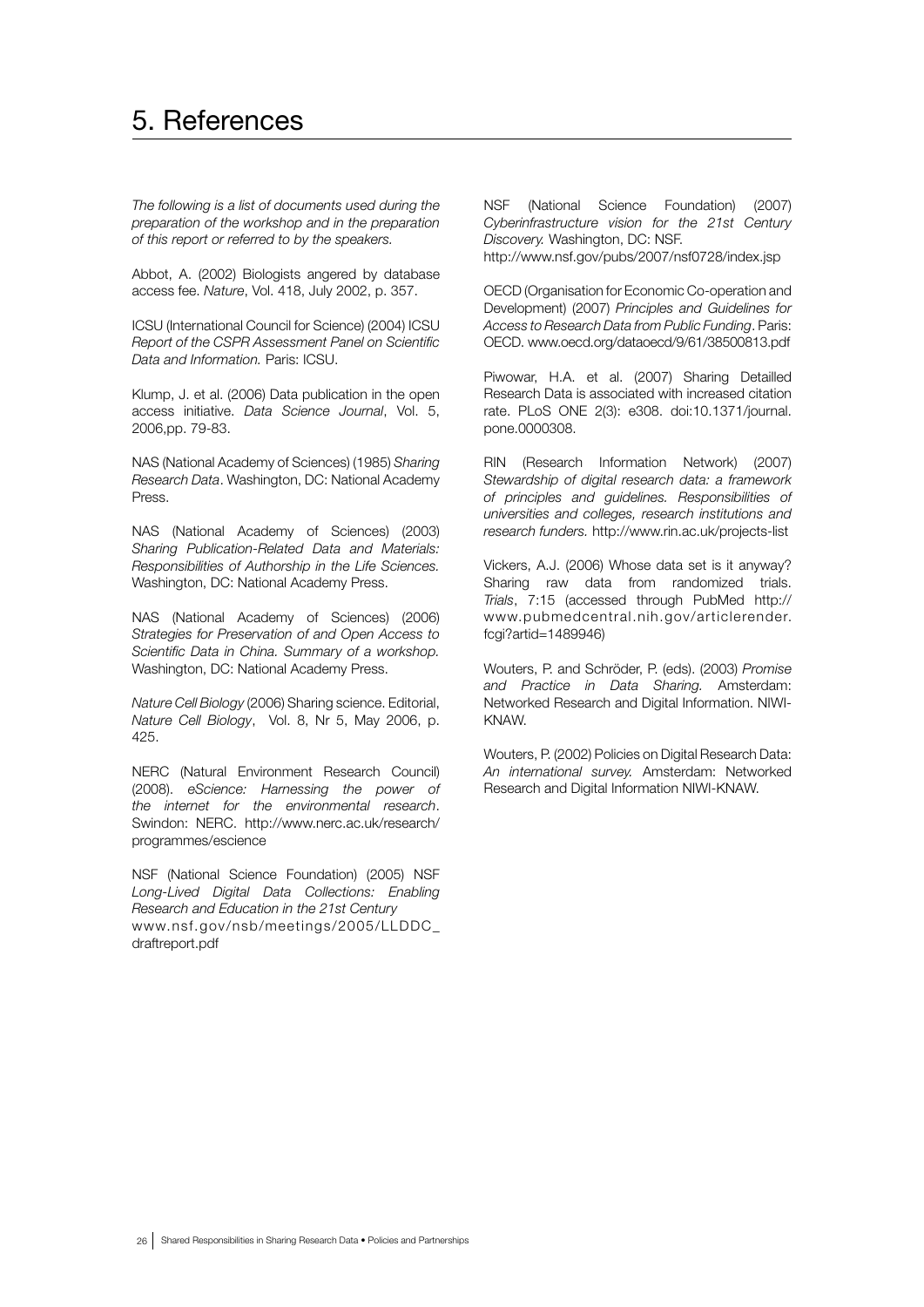# 6. Appendix

# 6.1 Workshop agenda



#### Programme

The workshop is jointly organised by the DFG and ESF in the frame of the 5th follow-up conference of the Berlin Declaration on Open Access (Berlin 5 Conference). The focus of the workshop lies on policies and practices of research organisations on open access to research data.

The objectives of the workshop are:

- to get research organisations in Europe acquainted with on-going and planned initiatives for open access to research data
- to present and discuss policies and practices on open access to research data of selected organisations
- to identify areas in which research organisations could collaborate on this issue.

| 9.30 - 11.00 : Introductory Session |                                                                     |  |
|-------------------------------------|---------------------------------------------------------------------|--|
| $09.30 - 10.00$                     | Welcoming Address by Beate Konze-Thomas (DFG) and John Marks (ESF)  |  |
| 10.00 - 10.30                       | Avian Influenza: Why Do We Need to Share What We Know? Ilaria Capua |  |
| 10.30 - 11.00                       | Open Data: Peter Murray-Rust                                        |  |
| <b>11.00 - 11.30</b> Coffee break   |                                                                     |  |

|                     | 11.30 to 13.00 Session 1: Perspectives of Key Stakeholders<br><b>Chair: John Marks</b>                                  |
|---------------------|-------------------------------------------------------------------------------------------------------------------------|
| 11.30 - 11.50       | Making Data Accessible: Suggestions from the Scientific Community Gerold Wefer                                          |
| $11.50 - 12.10$     | International Initiatives in Data Sharing: Recent Developments (OECD, CODATA and GISCI)<br>Yukiko Fukasaku              |
| $12.10 - 12.30$     | Data Sharing Infrastructures in the ESFRI Roadmap: A Perspective from the Social Sciences<br>and Humanities Peter Doorn |
| 12.30 - 12.50       | Data Policy of Scientific Journals: Nature Perspective Maxine Clarke                                                    |
| 13.00 - 14.30 Lunch |                                                                                                                         |

|                 | 14.30 to 15.20 Session 2 : Perspectives of Research Funding Agencies<br><b>Chair: Beate Konze-Thomas</b>                        |
|-----------------|---------------------------------------------------------------------------------------------------------------------------------|
| 14.30 - 14.50   | Implementing the NIH Data Sharing Policy: Expectations and Challenges <b>Belinda Seto</b>                                       |
| 14.50 - 15.10   | The Data Sharing Policies of UK Research Councils: Principles and Practices Mark Thorley                                        |
| $15.10 - 15.30$ | Preserving and Sharing Research Data: NSF Data Strategic vision and US Interagency Working<br>Group on Digital Data Chris Greer |
| 15.20 - 16.00   | EC support to research data infrastructures <b>Carlos Morais Pires</b>                                                          |

For further information on the workshop, please visit the Berlin 5 Open Access Follow up Conference website: http://www.aepic.it/conf/index.php?cf=10

Organising team: Alexis-Michel Mugabushaka (ESF) Max Vögler (DFG)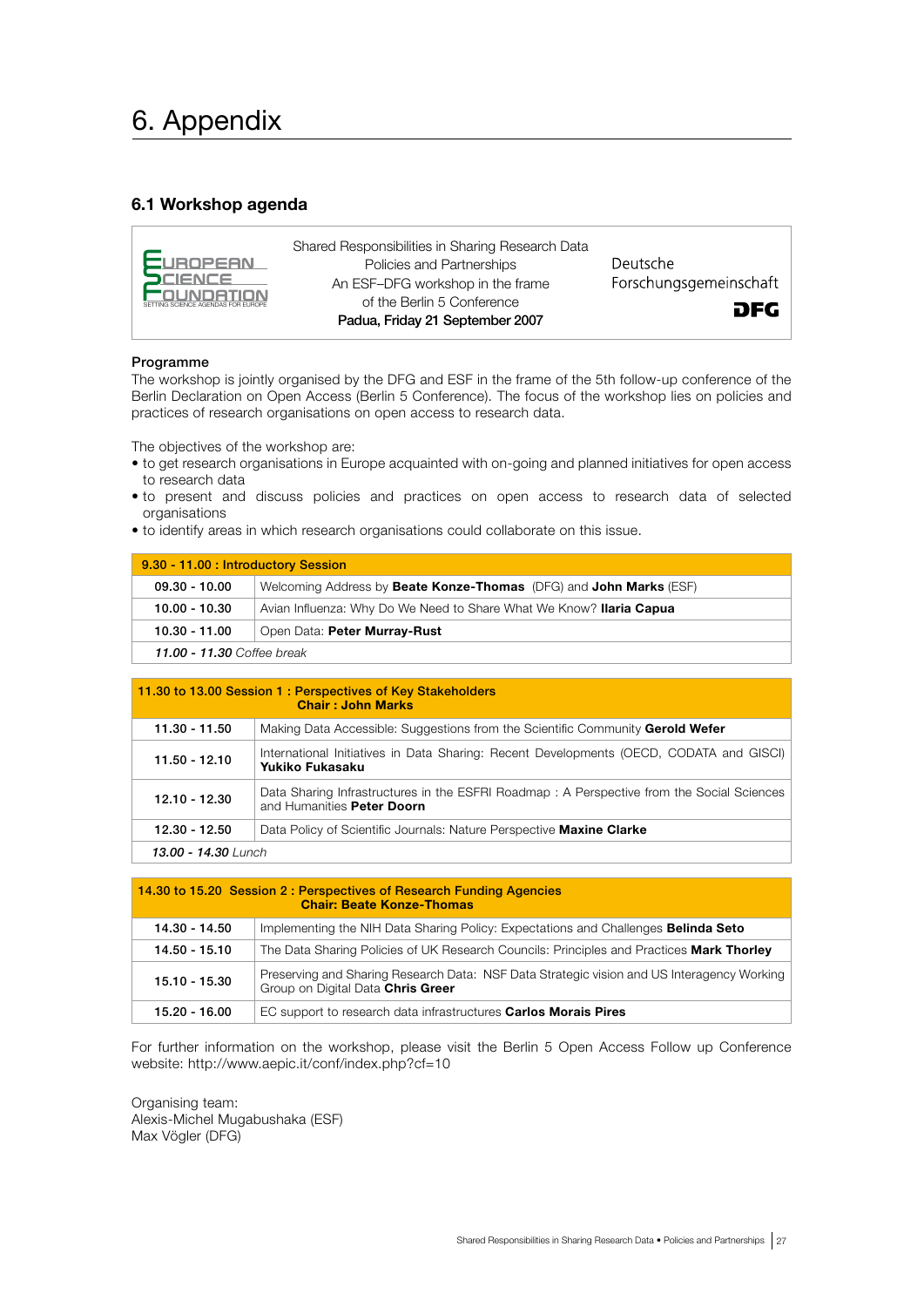# 6.2 Biographies of speakers and organisers

# *Ilaria Capua*

Dr. Capua is currently Head of the Virology Department at Istituto Zooprofilattico Sperimentale delle Venezie, Padova, Italy and Head of the National, FAO and OIE (World Organization for Animal Health) Reference Laboratories for Avian Influenza (AI) and Newcastle Disease (ND). During her career as a veterinary virologist she has been nominated OIE and FAO expert for AI and ND. She has been involved in managing several AI outbreaks on a global scale, and in particular has supported African countries affected by the H5N1 crisis. She is currently the chairman of OFFLU, the OIE/FAO Veterinary Network on Avian Influenza. In 2006 she launched the Global Initiative on Sharing Avian Influenza Data, endorsed by 70 medical and veterinary virologists and 6 Nobel laureates, which sparked an international consensus on sharing genetic information.

From 1997 to date Dr. Capua has been invited to give over 70 lectures as an international expert and as a guest lecturer at training courses in Europe, the US, Central and South America, Africa and Asia. She was awarded the Houghton Lecture Award in 2005 and the Promed 2006 Award.

From 1990 to date she has authored over 290 publications, predominantly on viral diseases of poultry including papers published in international refereed journals, papers and abstracts published in the proceedings of conferences, guest editorials, reviews, chapters of books and has co-authored an atlas and text on avian influenza.

Dr. Capua is currently coordinating two EU- funded projects, is a partner in an additional four projects and is involved in the EU Network of Excellence EPIZONE.

# *Maxine Clarke*

Dr. Clarke is Publishing Executive Editor of the journal *Nature*, among other things responsible for editorial publication policies as well as author and referee services. She joined the staff of *Nature* in August 1984 as a subeditor. Since then, she has been a news reporter and editor, and has been the editor for the News and Views, Book Reviews, Brief Communications, Commentary and Correspondence sections of the journal. For some years, she handled manuscript submissions to *Nature* in the field of motor protein biophysics. Before joining *Nature*, Dr. Clarke did postdoctoral research at Kings College London (including visiting research at the Max Planck Institute for Biophysics in Heidelberg) and obtained a MA in Physiology and a PhD in muscle biophysics at Oxford University.

# *Peter Doorn*

Dr. Doorn is Director of Data Archiving and Networked Services (DANS), the national centre for permanent access to research data for the humanities and social sciences. He studied human geography in Utrecht and defended his PhD there. He taught computing for historians at Leiden University between 1985 and 1997. He was Director of the Netherlands Historical Data Archive and Head of Department at the Netherlands Institute for Scientific Information Services (NIWI).

# *Yukiko Fukasaku*

Dr. Fukasaku is Managing Director of Innovmond s.a.r.l., a research and consulting company based in France, specialising in scientific research and innovation issues. She founded the company in 2006 after leaving the OECD where she was a principal administrator in the Directorate for Science, Technology and Industry. During her career she has also worked for other international organisations, government agencies and research institutes including UNESCO, ILO, JETRO, NEDO, Centre de Sociologie de l'Innovation of the École Nationale Supérieure des Mines de Paris and Mitsubishi-Kasei Institute of Life Sciences as staff or as an independent researcher. She has published in the area of policy studies in science and innovation including research governance, data access, environment, energy and sustainable development. She has studied chemistry, history and social studies of science and holds a PhD in science and technology policy studies from SPRU, University of Sussex in UK.

# *Chris Greer*

Dr. Greer is Senior Advisor for Digital Data in the Office of Cyberinfrastructure at the US National Science Foundation. He recently served as Executive Secretary for the Long-lived Digital Data Collections Activities of the National Science Board and is currently Co-Chair of the Digital Data Interagency Working Group of the National Science and Technology Council's Committee on Science.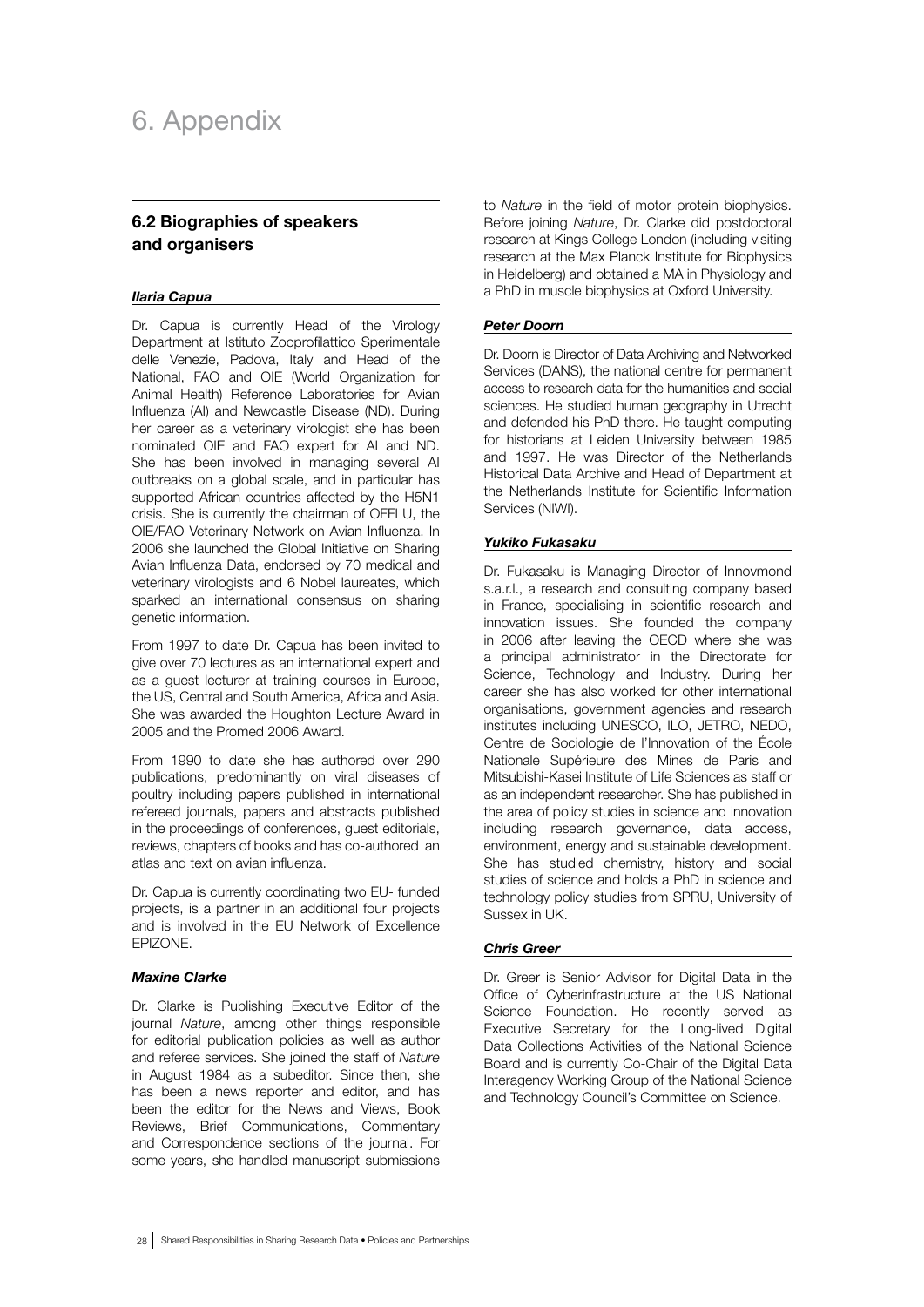### *Beate Konze-Thomas*

Dr. Konze-Thomas is Head of Department "Research Programmes and Infrastructure" at the German Research Foundation (Deutsche Forschungsgemeinschaft). Her scientific background is in biology and chemistry. After PhD studies at the Ruhr-Universität Bochum she joined Michigan State University as a research associate, later returning to Munich University before moving to DFG. Her function includes responsibilities for coordinated and cooperative research programmes, for graduate school and for research infrastructure such as libraries, repositories and large scientific equipment.

### *John Marks*

Dr. Marks is Deputy Chief Executive Officer of the European Science Foundation. Since January 2004, he was Director of Science and Strategy of ESF. Before joining ESF, he was the Director of Earth and Life Sciences at the Netherlands Organisation for Scientific Research (NWO). During 1992-1993 he was the acting Executive Director of the International-Geosphere Programme in Stockholm. From 1981 until 1998 he worked in the Netherlands' Ministry of Education, Culture and Science in various positions in the field of Science Policy. He has been involved in a wide range of science policy and management activities at the international level, both European and global, among others in the frame of the International Council for Science (ICSU). He holds a PhD in experimental low temperature physics from the University of Leiden, the Netherlands.

#### *Carlos Morais Pires*

Dr. Morais Pires is the Head of Sector of the area 'Scientific Data Infrastructure' in the unit dealing with e-Infrastructures in the EU 7th Framework Programme (Capacities Programme). He has been with the European Commission (Information Society Directorate General) since 1998, dealing with the development of a large number of R&D projects addressing Information and Communication Technologies. He has also been contributing actively to the Commission's bridging output from research into policy and regulatory activities. He holds a PhD in Electrical Engineering in the field of Telecommunication and Media Broadcasting technologies.

## *Peter Murray-Rust*

Dr. Murray-Rust is Reader in Molecular Informatics at the University of Cambridge and Senior Research Fellow of Churchill College. He was previously Professor of Pharmacy in the University of Nottingham from 1996-2000, setting up the Virtual School of Molecular Sciences.

His interests have involved the automated analysis of data in scientific publications, creation of virtual communities, e.g. The Virtual School of Natural Sciences in the Globewide Network Academy and the Semantic Web. With Henry Rzepa he has extended this to chemistry through the development of Markup languages, especially Chemical Markup Language. Peter Murray-Rust holds a PhD in Chemistry.

### *Belinda Seto*

Dr. Seto is the Deputy Director of the National Institute of Biomedical Imaging and Bioengineering (NIBIB). She is responsible for the oversight and management of all aspects of the Institute's research and training mission.

Dr. Seto earned her PhD in biochemistry at Purdue University in 1974. Following postdoctoral training at the National Heart, Lung and Blood Institute, she joined the Food and Drug Administration where she conducted research in virology for nearly 10 years. She received numerous awards for her research, including the Distinguished Alumni Award for Science from Purdue University, DHHS Secretary's Award for Exceptional Achievement, Inventor's Awards, NIH Director's Awards and she is listed in the American Men and Women of Science.

# *Mark Thorley*

Mr. Thorley is the Data Management Co-ordinator for the UK's Natural Environment Research Council - NERC (www.nerc.ac.uk). He is responsible for coordinating activities relating to data management and scientific information strategy within NERC and has been in this post since 2002. Prior to this he was manager of the Antarctic Environmental Data Centre at the British Antarctic Survey (www.bas. ac.uk) between 1990 and 2002. He is a member of the Research Councils UK (RCUK) group which produced the RCUK Position Statement on Access to Research Outputs (see www.rcuk.ac.uk/access/ default.htm) and he also represented the UK on the OECD working group which developed the Principles and Guidelines for access to digital research data from public funding.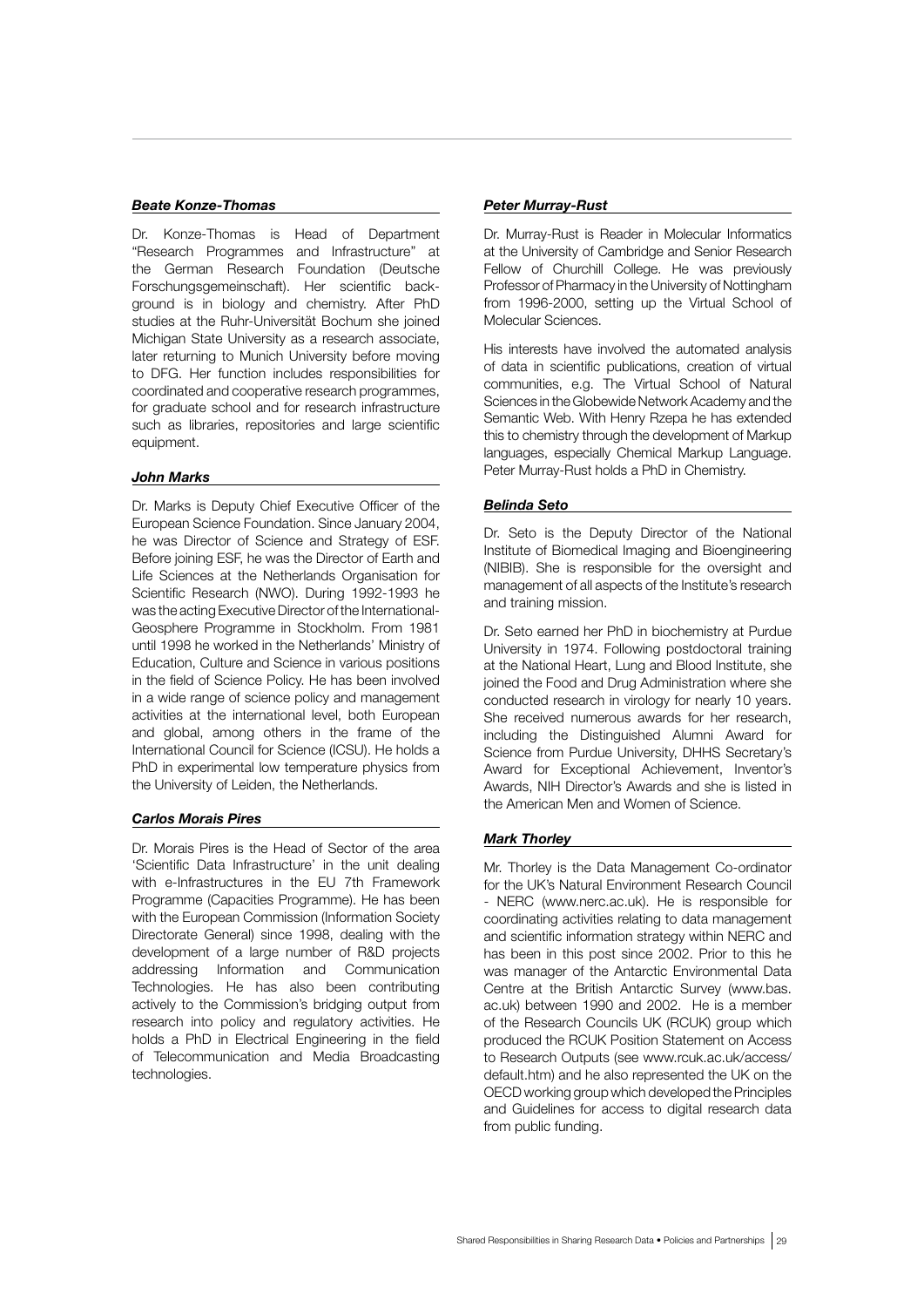# *Gerold Wefer*

Professor Wefer is a Professor of Marine Geology at Bremen University, Germany. After studying and working in the Geology Department at Kiel University and Scripps Institution of Oceanography he moved to Bremen in 1985. His main areas of research include: sedimentation processes in shallow water; ecology of benthic foraminifera; carbonate production in boreal and tropical seas; distribution of stable isotopes in calcareous organisms; particle flux (carbon and associated elements) in high latitudes and in the South Atlantic; paleoclimate in the South Atlantic. Professor Wefer has participated in over 30 major research cruises, many of which as chief scientist. Since 2001 he has been Director of the Ocean Margins Research Centre of the Deutsche Forschungsgemeinschaft. In 2001 Professor Wefer received the "Communicator Award". The prize is given jointly by the DFG and the Donors' Association for the Promotion of Sciences and Humanities in Germany (*Stifterverband für die Deutsche Wissenschaft*) and recognises scientists and academics who have communicated their research findings to the public with exceptional success.

# Workshop organisers

## *Max Vögler*

Dr. Vögler is a Program Officer in the Humanities and Social Sciences Division, and the Libraries and Information Systems division at the German Research Foundation (DFG). There he is responsible for the project Knowledge Exchange, an international cooperation between four European funding organizations in the information infrastructure area, and infrastructure policy development in the humanities and social sciences. He received his PhD in history from Columbia University in 2005.

### *Alexis-Michel Mugabushaka*

Dr. Mugabushaka works as Science Officer for corporate science policy in the office of the Chief Executive of the European Science Foundation (ESF) in Strasbourg. In this capacity he oversees several science policy initiatives of the organisation. He held previously the positions of Officer for Statistics and Evaluation at the German Research Foundation (DFG) and Research Associate the International Centre for Higher Education Research (INCHER) at the University of Kassel, Germany. He has a PhD in Applied social sciences in the area of higher education and science policy studies.